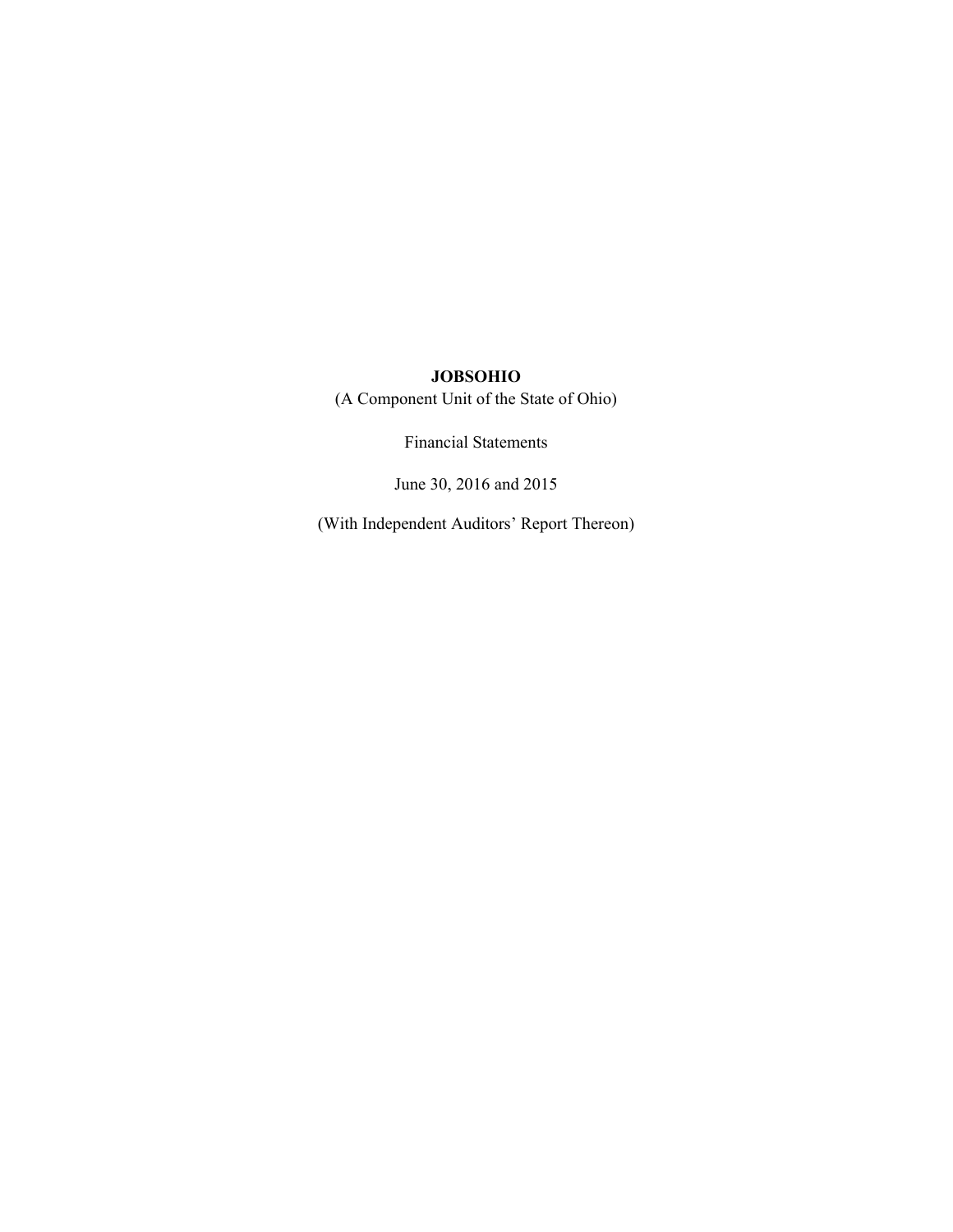# Table of Contents

|                                                               | Page(s)   |
|---------------------------------------------------------------|-----------|
| <b>Independent Auditors' Report</b>                           | $1 - 2$   |
| Management's Discussion and Analysis (Unaudited)              | $3 - 6$   |
| <b>Financial Statements:</b>                                  |           |
| <b>Statements of Net Position</b>                             |           |
| Statements of Revenues, Expenses, and Changes in Net Position | 8         |
| <b>Statements of Cash Flows</b>                               | 9         |
| <b>Notes to Financial Statements</b>                          | $10 - 30$ |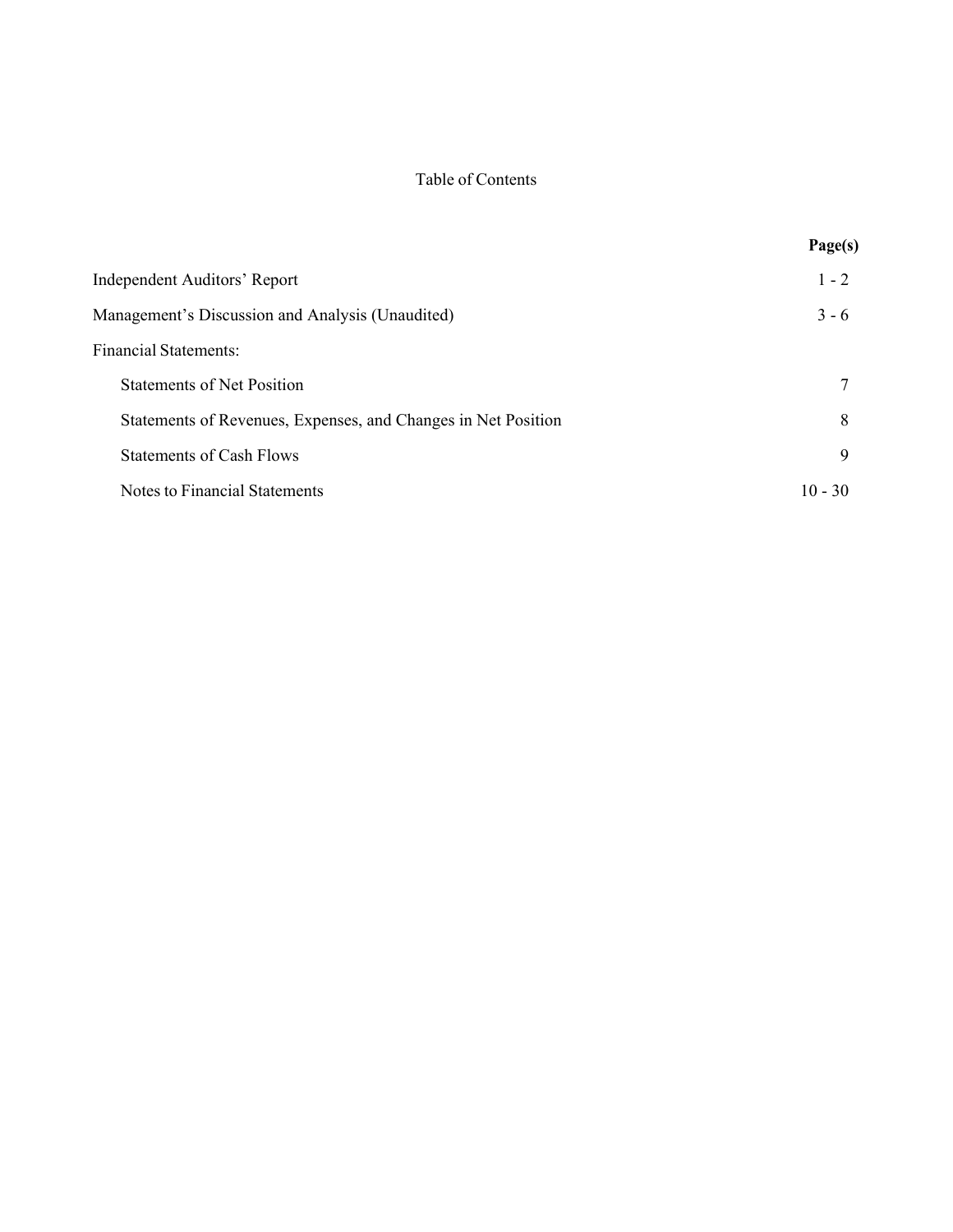

**Deloitte & Touche LLP** 180 East Broad Street Suite 1400 Columbus, OH 43215-3611 **USA** 

Tel: +1 614 221 1000 Fax: +1 614 229 4647 www.deloitte.com

# **INDEPENDENT AUDITORS' REPORT**

The Board of Directors of JobsOhio:

We have audited the accompanying financial statements of JobsOhio, a component unit of the State of Ohio, and its discretely presented component unit JobsOhio Beverage System (collectively the "Entity"), which comprise the Statement of Net Position as of June 30, 2016, and the related statements of Revenues, Expenses, and Changes in Net Position, and Statement of Cash Flows for the year then ended, and the related notes to the basic financial statements.

# **Management's Responsibility for the Financial Statements**

Management is responsible for the preparation and fair presentation of these financial statements in accordance with accounting principles generally accepted in the United States of America; this includes the design, implementation, and maintenance of internal control relevant to the preparation and fair presentation of financial statements that are free from material misstatement, whether due to fraud or error.

# **Auditors' Responsibility**

Our responsibility is to express an opinion on these financial statements based on our audit. We conducted our audit in accordance with auditing standards generally accepted in the United States of America. Those standards require that we plan and perform the audit to obtain reasonable assurance about whether the financial statements are free from material misstatement.

An audit involves performing procedures to obtain audit evidence about the amounts and disclosures in the financial statements. The procedures selected depend on the auditor's judgment, including the assessment of the risks of material misstatement of the financial statements, whether due to fraud or error. In making those risk assessments, the auditor considers internal control relevant to the Entity's preparation and fair presentation of the financial statements in order to design audit procedures that are appropriate in the circumstances, but not for the purpose of expressing an opinion on the effectiveness of the Entity's internal control. Accordingly, we express no such opinion. An audit also includes evaluating the appropriateness of accounting policies used and the reasonableness of significant accounting estimates made by management, as well as evaluating the overall presentation of the financial statements.

We believe that the audit evidence we have obtained is sufficient and appropriate to provide a basis for our audit opinion.

# **Opinion**

In our opinion, the financial statements referred to above present fairly, in all material respects, the financial position of JobsOhio as of June 30, 2016, and the results of its operations and its cash flows for the year then ended in accordance with accounting principles generally accepted in the United States of America.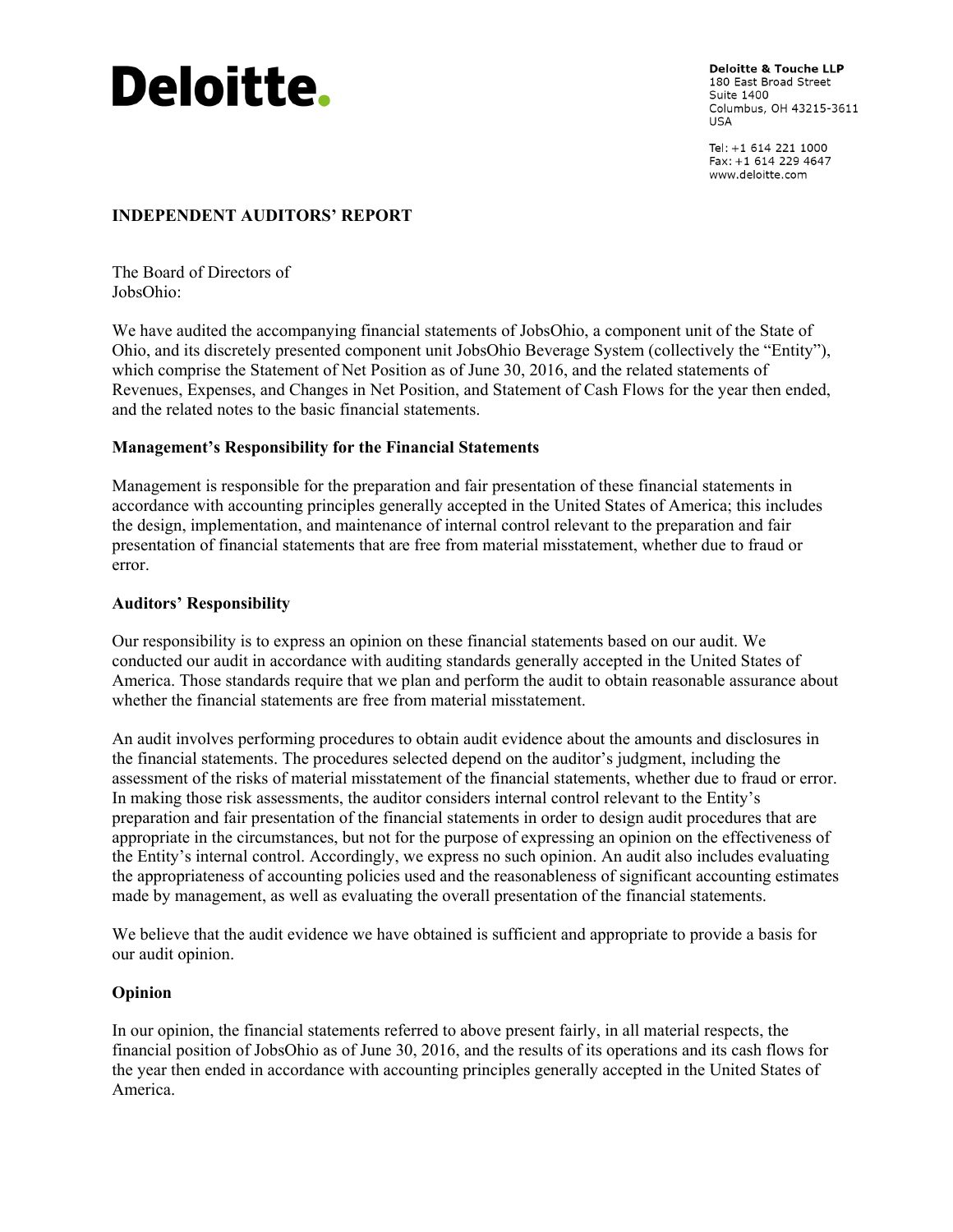## **Required Supplementary Information**

Accounting principles generally accepted in the United States of America require that the Management's Discussion and Analysis on pages 3-6 be presented to supplement the basic financial statements. Such information, although not a part of the basic financial statements, is required by the Government Accounting Standards Board who considers it to be an essential part of financial reporting for placing the basic financial statements in an appropriate operational, economic, or historical context. We have applied certain limited procedures to the required supplementary information in accordance with auditing standards generally accepted in the United States of America, which consisted of inquiries of management about the methods of preparing the information and comparing the information for consistency with management's responses to our inquiries, the basic financial statements, and other knowledge we obtained during our audit of the basic financial statements. We do not express an opinion or provide any assurance on the information because the limited procedures do not provide us with sufficient evidence to express an opinion or provide any assurance.

# **Predecessor Auditors' Opinion on 2015 Financial Statements**

The financial statements of the Entity as of and for the year ended June 30, 2015 were audited by other auditors whose report, dated October 28, 2015, expressed an unmodified opinion on those statements.

Deloitte { Touch Lep

September 28, 2016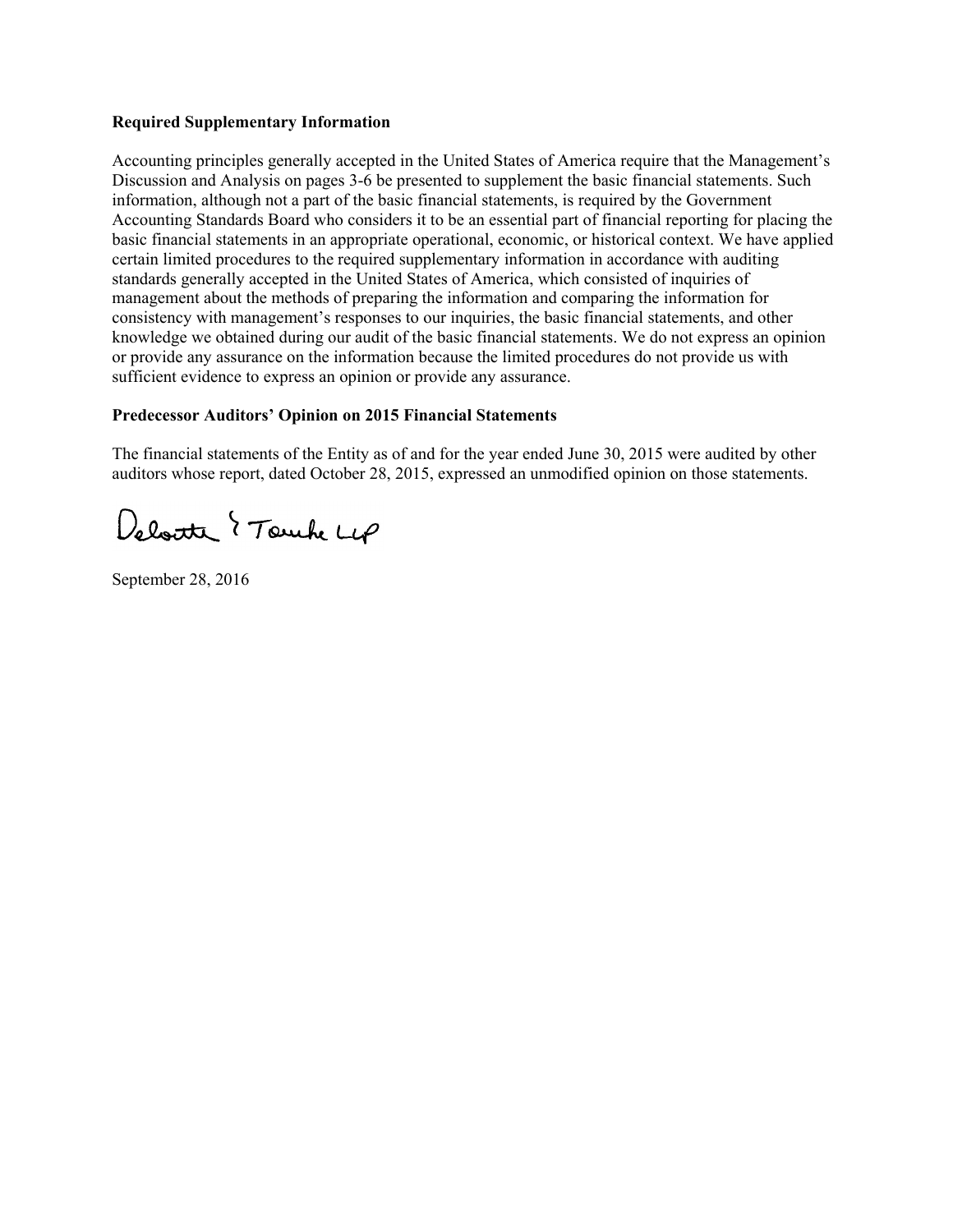# (A Component Unit of the State of Ohio)

# Management's Discussion and Analysis (Unaudited)

## June 30, 2016 and 2015

# (In thousands)

The management of JobsOhio offers this narrative overview and analysis of the financial activities of JobsOhio for the fiscal years ended June 30, 2016 and 2015. The information presented in this overview and analysis should be considered in conjunction with JobsOhio's basic financial statements, which follow this material.

# **Financial Highlights**

- Total assets increased 27% in the fiscal year ended June 30, 2016 from \$343,504 in fiscal year 2015 to \$437,279 in fiscal year 2016. In the fiscal year ended June 30, 2015, total assets had increased 28% from \$269,020 in fiscal year 2014 to \$343,504 in fiscal year 2015.
- Total liabilities increased 24% in the fiscal year ended June 30, 2016 from \$31,103 in fiscal year 2015 to \$38,548 in fiscal year 2016. In the fiscal year ended June 30, 2015, total liabilities had increased 424% from \$5,940 in fiscal year 2014 to \$31,103 in fiscal year 2015.
- Operating and non-operating revenues increased 28% in the fiscal year ended June 30, 2016 from \$121,736 in fiscal year 2015 to \$156,194 in fiscal year 2016. In the fiscal year ended June 30, 2015, operating and non-operating revenues increased 21% from \$100,610 in fiscal year 2014 to \$121,736 in fiscal year 2015.
- Total operating expenses decreased 4% in the fiscal year ended June 30, 2016 from \$72,415 in fiscal year 2015 to \$69,864 in fiscal year 2016. In the fiscal year ended June 30, 2015, total operating expenses had increased 252% from \$20,574 in fiscal year 2014 to \$72,415 in fiscal year 2015.

# **Overview**

JobsOhio is a 501(c)(4) non-profit organization formed under chapters 1702 and 187 of the Ohio Revised Code to promote economic development, job creation, job retention, job training, and the recruitment of business to the state of Ohio (State). JobsOhio is the sole member of the JobsOhio Beverage System (JOBS), which operates the franchise for the sale of spirituous liquor throughout the State. The purchase was financed in fiscal year 2013 by JOBS' issuance of \$1,510,685 of special obligation bonds.

During the fiscal years ended June 30, 2016, 2015, and 2014, JobsOhio received grants and contributions from JOBS totaling \$150,000, \$120,000, and \$100,000, respectively. These grants comprise funding from operating income of the liquor franchise by JOBS and proceeds of the bond issue.

# **Discussion of Basic Financial Statements**

The activities of JobsOhio are accounted for on a fiscal year basis, comprising 12 calendar months ending June 30 of each year. These activities are accounted for as an enterprise fund, reporting all financial activity, assets, and liabilities using the accrual basis of accounting in the same manner as with private sector businesses. Financial statements prepared by JobsOhio include the statements of net position; statements of revenues, expenses, and changes in net position; statements of cash flows and the related notes.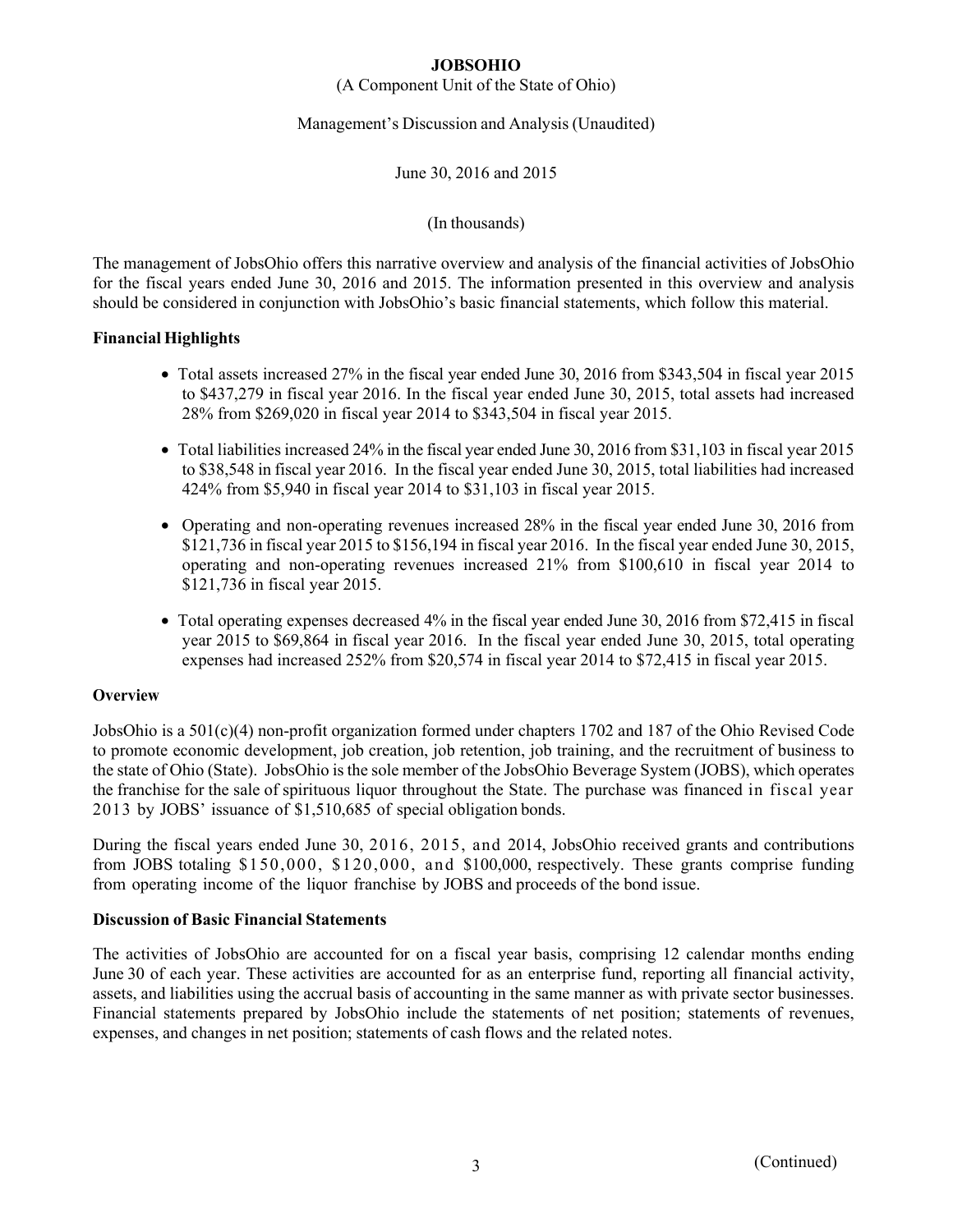# (A Component Unit of the State of Ohio)

## Management's Discussion and Analysis (Unaudited)

### June 30, 2016 and 2015

### (In thousands)

The statement of net position provides information about assets and liabilities and reflects the financial position at the fiscal year-end. The statement of revenues, expenses, and changes in net position reports the revenue activity and the expenses related to such activity for the fiscal year. The statement of cash flows outlines the cash inflows and outflows for the fiscal year. These statements provide current and long-term information about JobsOhio's financial position.

The financial statements also include notes that provide additional information essential to a full understanding of the information provided in the statements.

#### **Financial Analysis**

## *Net Position*

The following is a summary of net position as of June 30, 2016, 2015, and 2014:

| 2016                                            |                        | 2015                                 | 2014                                 |  |
|-------------------------------------------------|------------------------|--------------------------------------|--------------------------------------|--|
| Assets:                                         |                        |                                      |                                      |  |
| Current assets:                                 |                        |                                      |                                      |  |
| Cash and cash equivalents - unrestricted        | \$<br>80,213           | \$<br>58,833                         | \$<br>159,443                        |  |
| Cash and cash equivalents - restricted          |                        | 4,798                                |                                      |  |
| Investments                                     | 324,254                | 270,272                              | 101,985                              |  |
| Loans                                           | 2,270                  | 508                                  |                                      |  |
| Receivables                                     | 529                    | 245                                  | 28                                   |  |
| Prepaid expenses                                | 3,375                  | 427                                  | 398                                  |  |
| Due from JOBS                                   | 183                    | $\overline{\phantom{0}}$             | $\overline{\phantom{0}}$             |  |
| Total current assets                            | 410,824                | 335,083                              | 261,854                              |  |
| Long-term assets:                               |                        |                                      |                                      |  |
| Cash and cash equivalents - restricted          |                        |                                      | 5,048                                |  |
| Capital assets, net of accumulated depreciation | 1,377                  | 1,811                                | 1,736                                |  |
| Loans                                           | 25,078                 | 6,610                                | 382                                  |  |
| Total long-term assets                          | 26,455                 | 8,421                                | 7,166                                |  |
| <b>Total assets</b>                             | 437,279                | 343,504                              | 269,020                              |  |
| <b>Liabilities:</b>                             |                        |                                      |                                      |  |
| Current liabilities:                            |                        |                                      |                                      |  |
| Accounts payable                                | 2,205                  | 624                                  | 3,293                                |  |
| Accrued liabilities                             | 36,305                 | 30,431                               | 2,637                                |  |
| Capital lease payable - current portion         | 10                     | 10                                   |                                      |  |
| Due to component unit - JOBS                    |                        |                                      | 10                                   |  |
| Total current liabilities                       | 38,520                 | 31,065                               | 5,940                                |  |
| Long-term liabilities:                          |                        |                                      |                                      |  |
| Capital lease payable                           | 28                     | 38                                   |                                      |  |
| Total long-term liabilities                     | $\overline{28}$        | 38                                   |                                      |  |
| <b>Total liabilities</b>                        | 38,548                 | 31,103                               | 5,940                                |  |
| <b>Net position:</b>                            |                        |                                      |                                      |  |
| Net investment in capital assets                | 1,377                  | 1,811                                | 1,736                                |  |
| Restricted                                      |                        | 4,798                                | 5,048                                |  |
| Unrestricted                                    | 397,354                | 305,792                              | 256,296                              |  |
| <b>Total net position</b>                       | 398,731<br>$\mathbf s$ | $\boldsymbol{\mathsf{s}}$<br>312,401 | $\boldsymbol{\mathsf{s}}$<br>263,080 |  |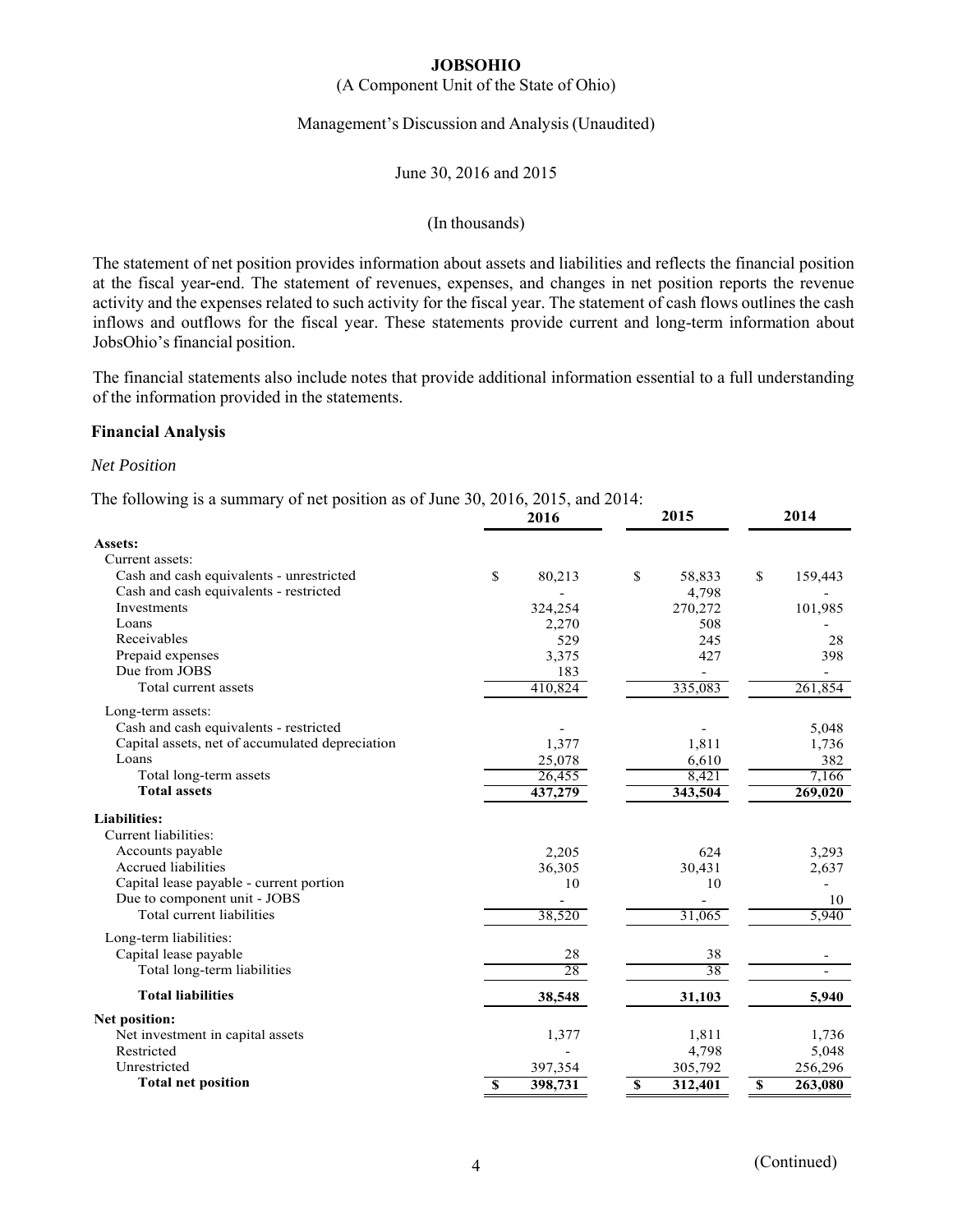# (A Component Unit of the State of Ohio)

## Management's Discussion and Analysis (Unaudited)

#### June 30, 2016 and 2015

## (In thousands)

Current assets consist of cash in demand deposits, investments, prepaid expenses, and receivables due from JOBS for management services as well as outstanding principal from loans to promote economic development due within the following twelve months. Current assets increased 23% in the fiscal year ended June 30, 2016 from \$335,083 in fiscal year 2015 to \$410,824 in fiscal year 2016. In the fiscal year ended June 30, 2015, current assets increased 28% from \$261,854 in fiscal year 2014 to \$335,083 in fiscal year 2015. These increases in current assets are primarily due to funds received from JOBS for grants to support JobsOhio's mission.

Long-term assets consist of software, furniture, equipment and leasehold improvements, as well as outstanding principal from loans made for economic development programs due after the following twelve months. Longterm assets increased 214% in the fiscal year ended June 30, 2016 from \$8,421 in fiscal year 2015 to \$26,455 in fiscal year 2016. In the fiscal year ended June 30, 2015, long-term assets increased 18% from \$7,166 in fiscal year 2014 to \$8,421 in fiscal year 2015. The increases in long-term assets are primarily due to JobsOhio's loan program, which was first established in fiscal year 2014 and experienced growth in fiscal years 2016 and 2015.

Current liabilities represent accounts payables and accrued liabilities as of fiscal year-end, as well as a capital lease that was added in fiscal year 2015.

The increase of total net position at June 30, 2016 of \$86,330 results primarily from the receipt of grants from JOBS during the fiscal year totaling \$150,000. The increase of total net position as of June 30, 2015 of \$49,321 resulted primarily from the receipt of grants from JOBS during the fiscal year totaling \$120,000.

#### *Revenues, Expenses, and Changes in Net Position*

The following is a summary of revenues, expenses, and changes in net position for the fiscal years ended June 30, 2016, 2015, and 2014:

|                                         | 2016          |    | 2015      |    | 2014      |  |
|-----------------------------------------|---------------|----|-----------|----|-----------|--|
| <b>Operating revenues:</b>              |               |    |           |    |           |  |
| Interest income - loans                 | \$<br>830     | S  | 140       | \$ | 31        |  |
| Fees and other                          | 867           |    | 918       |    | 521       |  |
| Total operating revenues                | 1,697         |    | 1,058     |    | 552       |  |
| <b>Operating expenses:</b>              |               |    |           |    |           |  |
| Economic development programs           | 35,349        |    | 46,552    |    | 3,863     |  |
| Salaries and benefits                   | 9,205         |    | 7,514     |    | 4,648     |  |
| Economic development purchased services | 10,243        |    | 9,321     |    | 4,235     |  |
| Professional services                   | 4,958         |    | 1,914     |    | 4,710     |  |
| Insurance                               | 200           |    | 182       |    | 185       |  |
| Administrative and support              | 2,772         |    | 2,328     |    | 1,690     |  |
| Marketing                               | 7,137         |    | 4,604     |    | 1,243     |  |
| Total operating expenses                | 69,864        |    | 72,415    |    | 20,574    |  |
| <b>Operating loss</b>                   | (68, 167)     |    | (71, 357) |    | (20, 022) |  |
| <b>Nonoperating revenues:</b>           |               |    |           |    |           |  |
| Grants                                  | 150,000       |    | 120,000   |    | 100,000   |  |
| Investment income                       | 4,497         |    | 678       |    | 58        |  |
| Total nonoperating revenues             | 154,497       |    | 120,678   |    | 100,058   |  |
| Change in net position                  | 86,330        |    | 49,321    |    | 80,036    |  |
| Net position, beginning of year         | 312,401       |    | 263,080   |    | 183,044   |  |
| Net position, end of year               | \$<br>398,731 | \$ | 312,401   | \$ | 263,080   |  |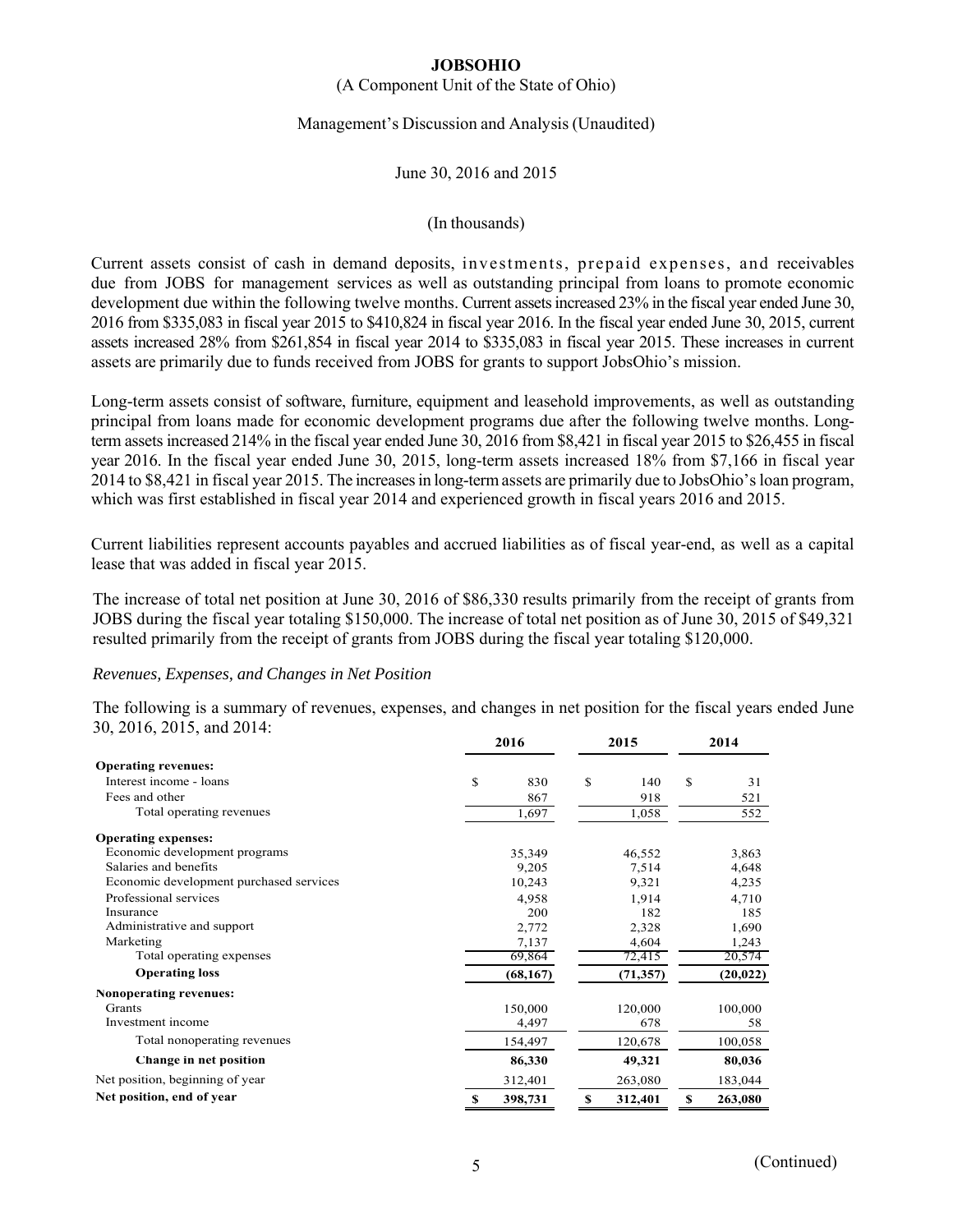# (A Component Unit of the State of Ohio)

# Management's Discussion and Analysis (Unaudited)

# June 30, 2016 and 2015

# (In thousands)

The primary source of revenue for JobsOhio is grants from JOBS, however JobsOhio also earns revenue from its investments, as well as interest on loans made for economic development programs. For the fiscal year ended June 30, 2016, total operating and nonoperating revenues were \$156,194, an increase of \$34,458 over the prior year's total of \$121,736. This change is primarily due to an increase in the amount of grant revenue received from JOBS in fiscal year 2016 of \$30,000, as well as increases in the amount of investment and interest income. For the fiscal year ended June 30, 2015, total operating and nonoperating revenues increased \$21,126 from \$100,610 in fiscal year 2014 to \$121,736 in fiscal year 2015. This change is primarily due to an increase in the amount of grant revenue received from JOBS in fiscal year 2015 of \$20,000.

Operating expenses decreased by \$2,551 in the fiscal year ended June 30, 2016, from \$72,415 in fiscal year 2015 to \$69,864 in fiscal year 2016, primarily due to a decrease in the amount of grants issued as part of JobsOhio's mission and reported as economic development program expense. In the fiscal year ended June 30, 2015, operating expenses increased by \$51,841 from \$20,574 in fiscal year 2014 to \$72,415 in fiscal year 2015 primarily due to grants issued to support JobsOhio's mission and reported as economic development program expense. JobsOhio had an increase in workforce over the past three fiscal years as it continues to build upon its employee base to facilitate economic development in the State. Other operating expenses for the fiscal years ended June 30, 2016, 2015, and 2014 included professional services, marketing, insurance, and administrative and support expenses.

JobsOhio experienced a change in net position of \$86,330 in the fiscal year ended June 30, 2016, which was an increase of \$37,009 from the change in net position as of June 30, 2015 of \$49,321. JobsOhio had a decrease of \$30,715 in the change of net position for the fiscal year ended June 30, 2015 of \$49,321, from the change of net position for the fiscal year ended June 30, 2014 of \$80,036. The major factor affecting these changes were the increase in the amount of grant money received from JOBS during fiscal years 2016 and 2015.

# **Capital Asset Activity**

Capital asset additions to furniture and equipment of \$27 in the fiscal year ended June 30, 2016 were primarily attributable to establishing a new training room for the purpose of workforce utilization. Capital asset additions to leasehold improvements of \$8 in the fiscal year ended June 30, 2016 were primarily attributable to an office flooring replacement. Capital asset additions to furniture and equipment of \$178 and to leasehold improvements of \$296 in the fiscal year ended June 30, 2015 were primarily attributable to the construction and implementation of an office expansion in that fiscal year. Additions to software of \$26 and \$98 in the fiscal years ended June 30, 2016 and 2015, respectively, were attributable to the launch and continued maintenance of a new website with increased search and mobile capabilities. Refer to page 20 of the notes to the financial statements for further information on capital assets.

# **Requests for Information**

This annual report is designed to provide a general overview of JobsOhio's finances. The annual report of its component unit JOBS is issued separately by that corporation. Questions concerning information presented in this report should be addressed to Kevin Giangola, Chief Financial Officer, JobsOhio, giangola@jobs-ohio.com.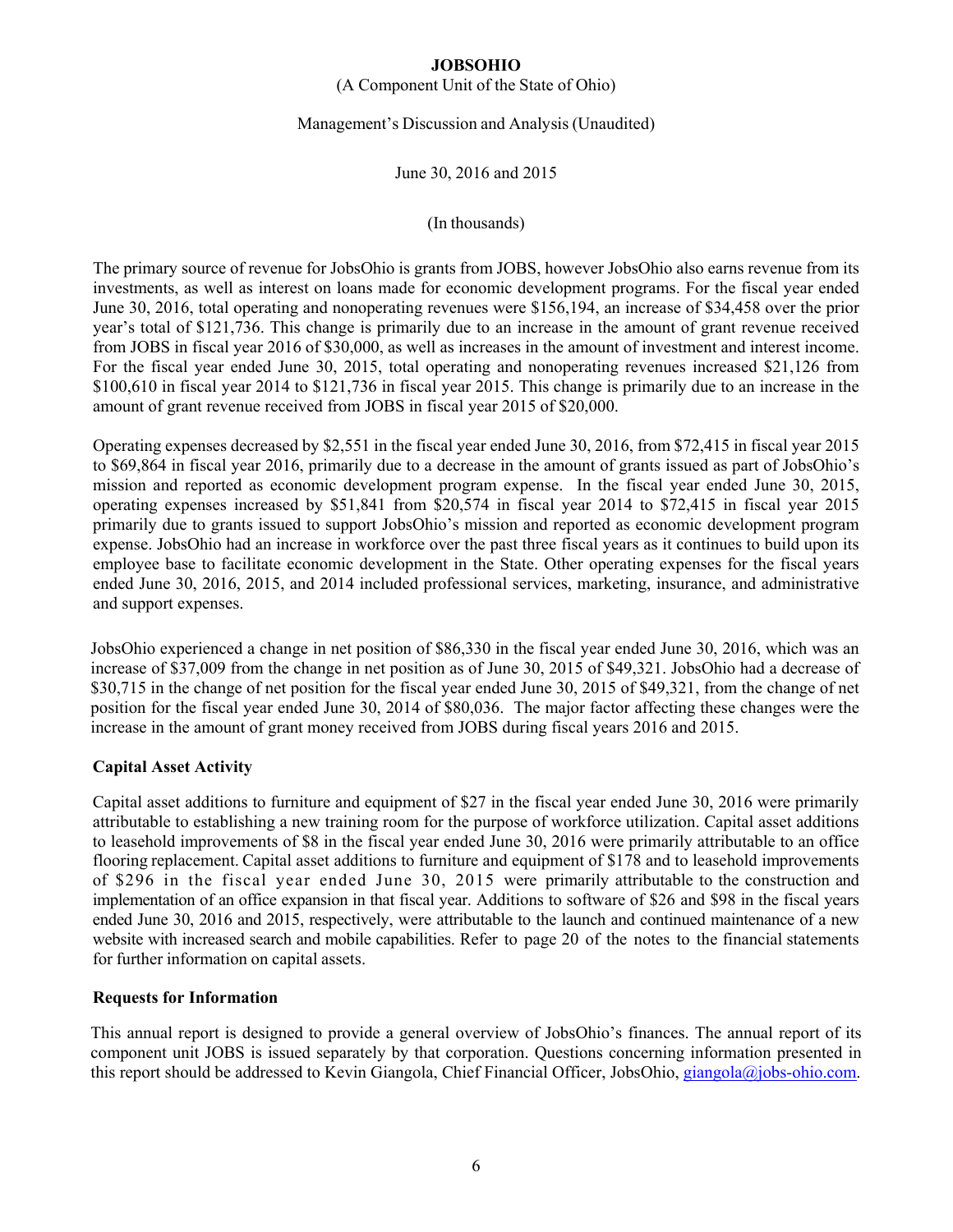(A Component Unit of the State of Ohio)

# Statements of Net Position

## June 30, 2016 and 2015

(In thousands)

|                                                          |              | June 30, 2016                    | June 30, 2015            |                                              |  |  |
|----------------------------------------------------------|--------------|----------------------------------|--------------------------|----------------------------------------------|--|--|
|                                                          |              | Component<br>Unit<br>JobsOhio    |                          | Component<br>Unit                            |  |  |
|                                                          | JobsOhio     | <b>Beverage</b><br><b>System</b> | JobsOhio                 | JobsOhio<br><b>Beverage</b><br><b>System</b> |  |  |
|                                                          |              |                                  |                          |                                              |  |  |
| Assets:<br>Current assets:                               |              |                                  |                          |                                              |  |  |
| Cash and cash equivalents - unrestricted                 | \$<br>80,213 | \$<br>182,909                    | \$<br>58,833             | \$<br>155,810                                |  |  |
| Cash and cash equivalents - restricted                   |              | 134,725                          | 4,798                    | 116,067                                      |  |  |
| Investments                                              | 324,254      | $\frac{1}{2}$                    | 270,272                  |                                              |  |  |
| Inventory                                                |              | 72,948                           | $\overline{\phantom{0}}$ | 59,514                                       |  |  |
| Loans                                                    | 2,270        | $\qquad \qquad \blacksquare$     | 508                      |                                              |  |  |
| Receivables                                              | 529          | 496                              | 245                      | 185                                          |  |  |
| Prepaid expenses                                         | 3,375        | 989                              | 427                      | 946                                          |  |  |
| Due from JOBS                                            | 183          | $\overline{\phantom{a}}$         | $\overline{\phantom{a}}$ | $\overline{\phantom{a}}$                     |  |  |
| Total current assets                                     | 410,824      | 392,067                          | 335,083                  | 332,522                                      |  |  |
| Long-term assets:                                        |              |                                  |                          |                                              |  |  |
| Intangible asset - liquor franchise, net of amortization |              | 1,191,334                        |                          | 1,246,531                                    |  |  |
| Capital assets, net of accumulated depreciation          | 1,377        |                                  | 1,811                    |                                              |  |  |
| Loans, net of loss allowance                             | 25,078       |                                  | 6,610                    |                                              |  |  |
| Total long-term assets                                   | 26,455       | 1,191,334                        | 8,421                    | 1,246,531                                    |  |  |
| <b>Total assets</b>                                      | 437,279      | 1,583,401                        | 343,504                  | 1,579,053                                    |  |  |
| <b>Liabilities:</b>                                      |              |                                  |                          |                                              |  |  |
| Current liabilities:                                     |              |                                  |                          |                                              |  |  |
| Accounts payable                                         | 2,205        | 24,626                           | 624                      | 16,755                                       |  |  |
| Accrued liabilities                                      | 36,305       | 54,057                           | 30,431                   | 43,517                                       |  |  |
| Capital lease payable - current portion                  | 10           | L,                               | 10                       |                                              |  |  |
| Special obligation bonds payable - current portion       |              | 44,020                           |                          | 43,440                                       |  |  |
| Bond interest payable                                    |              | 29,438                           |                          | 29,729                                       |  |  |
| Due to JobsOhio                                          |              | 183                              |                          |                                              |  |  |
| Total current liabilities                                | 38,520       | 152,324                          | 31,065                   | 133,441                                      |  |  |
| Long-term liabilities:                                   |              |                                  |                          |                                              |  |  |
| Capital lease payable                                    | 28           |                                  | 38                       |                                              |  |  |
| Special obligation bonds payable                         |              | 1,430,203                        |                          | 1,477,051                                    |  |  |
| Total long-term liabilities                              | 28           | 1,430,203                        | 38                       | 1,477,051                                    |  |  |
| <b>Total liabilities</b>                                 | 38,548       | 1,582,527                        | 31,103                   | 1,610,492                                    |  |  |
| Net position (deficit):                                  |              |                                  |                          |                                              |  |  |
| Net investment in capital assets                         | 1,377        |                                  | 1,811                    |                                              |  |  |
| Restricted                                               |              |                                  | 4,798                    |                                              |  |  |
| Unrestricted (deficit)                                   | 397,354      | 874                              | 305,792                  | (31, 439)                                    |  |  |
| <b>Total net position (deficit)</b>                      | 398,731<br>S | 874<br>\$                        | 312,401<br>\$            | \$<br>(31, 439)                              |  |  |

See accompanying notes to financial statements.  $7$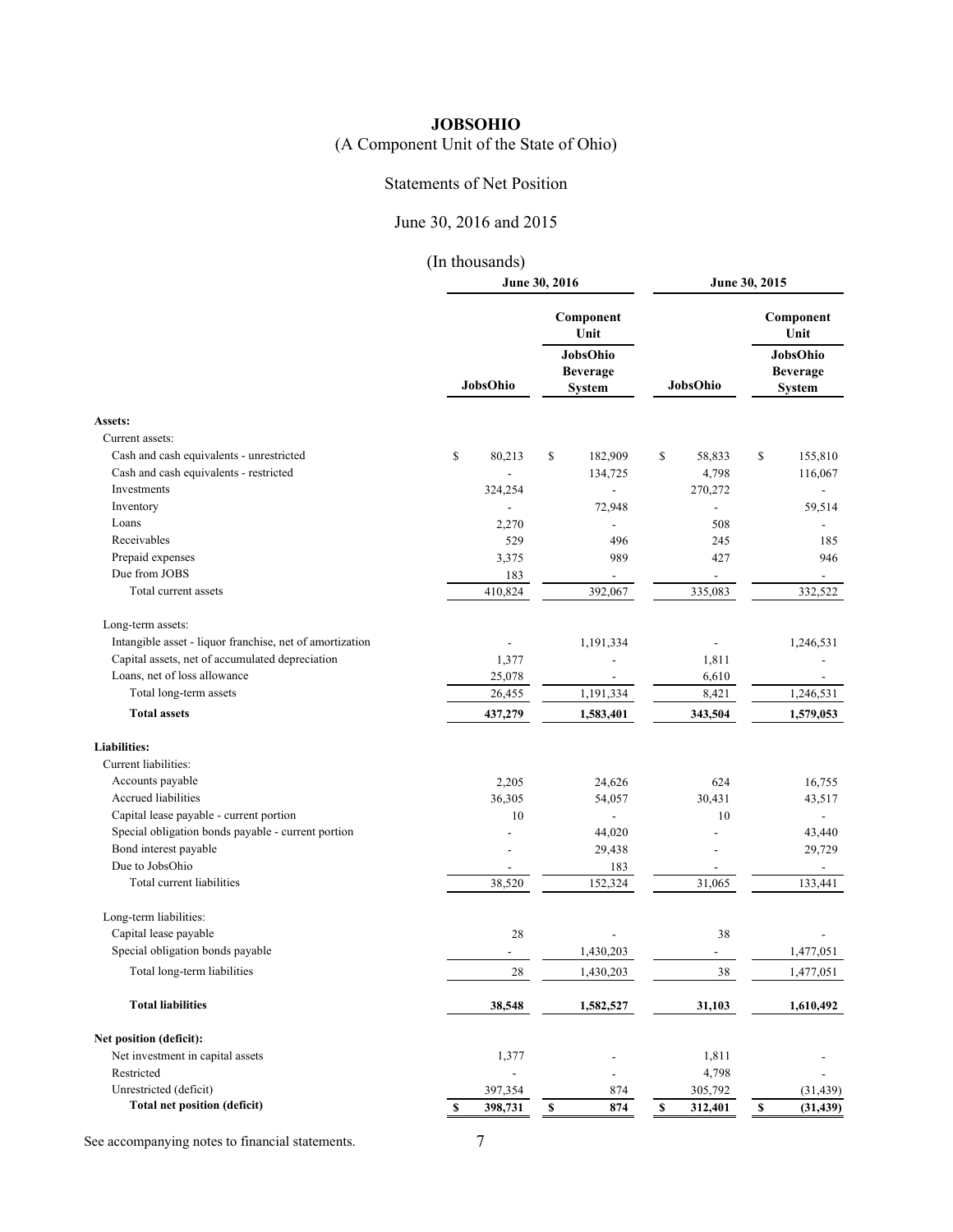# (A Component Unit of the State of Ohio)

# Statements of Revenues, Expenses, and Changes in Net Position

# Years Ended June 30, 2016 and 2015

# (In thousands)

|                                                     |              | <b>Year ended</b><br>June 30, 2016    | Year ended<br>June 30, 2015 |                                              |  |
|-----------------------------------------------------|--------------|---------------------------------------|-----------------------------|----------------------------------------------|--|
|                                                     |              | Component<br>Unit                     |                             | Component<br>Unit                            |  |
|                                                     | JobsOhio     | JobsOhio<br><b>Beverage</b><br>System | JobsOhio                    | JobsOhio<br><b>Beverage</b><br><b>System</b> |  |
| <b>Operating revenues:</b>                          |              |                                       |                             |                                              |  |
| Net liquor sales                                    | \$           | \$<br>1,051,438                       | \$                          | \$<br>982,337                                |  |
| Interest income - loans                             | 830          |                                       | 140                         |                                              |  |
| Fees and other                                      | 867          |                                       | 918                         |                                              |  |
| Total operating revenues                            | 1,697        | 1,051,438                             | 1,058                       | 982,337                                      |  |
| <b>Operating expenses:</b>                          |              |                                       |                             |                                              |  |
| Cost of goods sold                                  |              | 605,990                               |                             | 565,254                                      |  |
| Sales commissions                                   |              | 57,522                                |                             | 53,468                                       |  |
| Liquor gallonage taxes                              |              | 45,369                                |                             | 43,562                                       |  |
| Amortization of intangible asset - liquor franchise |              | 55,197                                |                             | 55,197                                       |  |
| Service fees                                        |              | 12,116                                |                             | 9,555                                        |  |
| Supplemental Payment                                |              | 35,665                                |                             | 26,810                                       |  |
| JobsOhio management fees                            |              | 603                                   |                             | 814                                          |  |
| Economic development programs                       | 35,349       |                                       | 46,552                      |                                              |  |
| Salaries and benefits                               | 9,205        | $\overline{a}$                        | 7,514                       |                                              |  |
| Economic development purchased services             | 10,243       |                                       | 9,321                       |                                              |  |
| Professional services                               | 4,958        | 476                                   | 1,914                       | 353                                          |  |
| Insurance                                           | 200          | 359                                   | 182                         | 325                                          |  |
| Administrative and support                          | 2,772        | $\overline{a}$                        | 2,328                       |                                              |  |
| Marketing                                           | 7,137        | ÷,                                    | 4,604                       |                                              |  |
| Other                                               |              | 72                                    | -                           | 74                                           |  |
| Total operating expenses                            | 69,864       | 813,369                               | 72,415                      | 755,412                                      |  |
| <b>Operating income (loss)</b>                      | (68, 167)    | 238,069                               | (71, 357)                   | 226,925                                      |  |
| Nonoperating revenues (expenses):                   |              |                                       |                             |                                              |  |
| Grants                                              | 150,000      | (150,000)                             | 120,000                     | (120,000)                                    |  |
| Bond interest, net                                  |              | (56, 339)                             |                             | (56, 849)                                    |  |
| Investment income                                   | 4,497        |                                       | 678                         |                                              |  |
| Other, net                                          |              | 583                                   |                             | 56                                           |  |
| Total nonoperating revenues (expenses)              | 154,497      | (205, 756)                            | 120,678                     | (176, 793)                                   |  |
| Change in net position                              | 86,330       | 32,313                                | 49,321                      | 50,132                                       |  |
| Net position (deficit), beginning of period         | 312,401      | (31, 439)                             | 263,080                     | (81, 571)                                    |  |
| Net position (deficit), end of period               | S<br>398,731 | \$<br>874                             | \$<br>312,401               | \$<br>(31, 439)                              |  |

See accompanying notes to financial statements. 8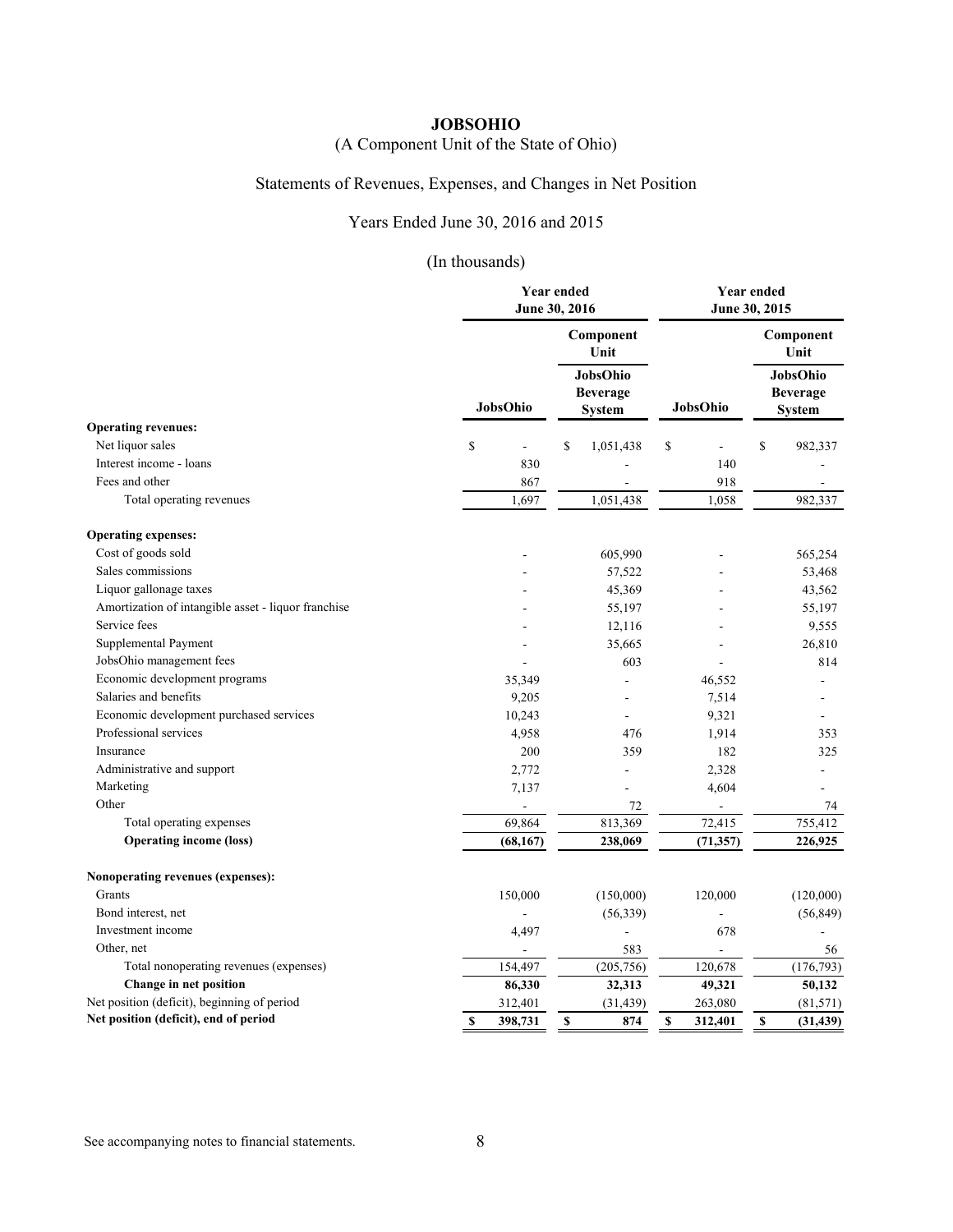# (A Component Unit of the State of Ohio)

## Statements of Cash Flows

# Years Ended June 30, 2016 and 2015

# (In thousands)

|                                                                                                          |                          | 2016                                                              | 2015            |                                                            |  |  |
|----------------------------------------------------------------------------------------------------------|--------------------------|-------------------------------------------------------------------|-----------------|------------------------------------------------------------|--|--|
|                                                                                                          | JobsOhio                 | Component<br>unit<br>JobsOhio<br><b>Beverage</b><br><b>System</b> | JobsOhio        | Component<br>unit<br>JobsOhio<br><b>Beverage</b><br>System |  |  |
| Cash flows from operating activities:                                                                    |                          |                                                                   |                 |                                                            |  |  |
| Receipts from fees and other                                                                             | \$<br>797                | \$                                                                | \$<br>86        | \$                                                         |  |  |
| Receipts from customers                                                                                  | $\overline{a}$           | 1,005,756                                                         | $\overline{a}$  | 938,783                                                    |  |  |
| Payments to employees                                                                                    | (9, 154)                 | ÷,                                                                | (7, 419)        |                                                            |  |  |
| Payments to suppliers                                                                                    | (24, 453)                | (612, 495)                                                        | (20, 465)       | (576, 818)                                                 |  |  |
| Payments for economic development programs                                                               | (51, 420)                |                                                                   | (25,748)        |                                                            |  |  |
| Payments for commissions                                                                                 |                          | (59, 566)                                                         |                 | (52,980)                                                   |  |  |
| Receipts from sales taxes                                                                                | ٠                        | 61,822                                                            |                 | 56,811                                                     |  |  |
| Payments for sales tax collections to State and county                                                   |                          | (61, 325)                                                         | $\overline{a}$  | (56, 539)                                                  |  |  |
| Receipts from customers for gallonage taxes                                                              |                          | 45,369                                                            |                 | 43,562                                                     |  |  |
| Payments for gallonage tax collections to State                                                          |                          | (45, 130)                                                         |                 | (43, 362)                                                  |  |  |
| Payments for servicing fees                                                                              |                          | (9,129)                                                           | $\overline{a}$  | (8,979)                                                    |  |  |
| Payments for Supplemental Payment to State                                                               | $\overline{a}$           | (26, 810)                                                         | $\overline{a}$  | (14,030)                                                   |  |  |
| Receipts (payments) between JobsOhio and component unit                                                  | 420                      | (420)                                                             | 804             | (804)                                                      |  |  |
| Net cash provided by (used in) operating activities                                                      | (83, 810)                | 298,072                                                           | (52, 742)       | 285,644                                                    |  |  |
| Cash flows from noncapital financing activities:                                                         |                          |                                                                   |                 |                                                            |  |  |
| Receipts (payments) between JobsOhio and component unit for grants                                       | 150,000                  | (150,000)                                                         | 120,000         | (120,000)                                                  |  |  |
| Payments for other nonoperating expenses                                                                 |                          | (8)                                                               |                 | (9)                                                        |  |  |
| Net cash provided by (used in) noncapital financing activity                                             | 150,000                  | (150,008)                                                         | 120,000         | (120,009)                                                  |  |  |
| Cash flows from capital and related financing activities:                                                |                          |                                                                   |                 |                                                            |  |  |
| Acquisition of capital assets                                                                            | (113)                    | $\overline{a}$                                                    | (520)           |                                                            |  |  |
| Payments for capital lease                                                                               | (10)                     |                                                                   |                 |                                                            |  |  |
| Payments for bond principal                                                                              | $\overline{a}$           | (43, 440)                                                         | $\overline{a}$  | (42, 955)                                                  |  |  |
| Payments for bond interest                                                                               | $\overline{\phantom{a}}$ | (59, 458)                                                         |                 | (59, 939)                                                  |  |  |
| Net cash used in capital and related financing activities                                                | (123)                    | (102, 898)                                                        | (520)           | (102, 894)                                                 |  |  |
| Cash flows from investing activities:                                                                    |                          |                                                                   |                 |                                                            |  |  |
| Dividends and interest income                                                                            | 2,966                    | 591                                                               | 394             | 59                                                         |  |  |
| Purchases of investments                                                                                 | (77, 427)                | $\overline{\phantom{a}}$                                          | (432, 815)      | $\overline{a}$                                             |  |  |
| Proceeds from maturities of investments                                                                  | 24,976                   | $\overline{\phantom{a}}$                                          | 264,823         |                                                            |  |  |
| Net cash provided by (used in) investing activities                                                      | (49, 485)                | 591                                                               | (167, 598)      | 59                                                         |  |  |
| Net increase in cash and cash equivalents                                                                | 16,582                   | 45,757                                                            | (100, 860)      | 62,800                                                     |  |  |
| Cash and cash equivalents, beginning of period                                                           | 63,631                   | 271,877                                                           | 164,491         | 209,077                                                    |  |  |
| Cash and cash equivalents, end of period                                                                 | 80,213                   | s<br>317,634                                                      | 63,631          | S<br>271,877                                               |  |  |
| Reconciliation of operating income (loss) to net cash provided by (used in) operating activities:        |                          |                                                                   |                 |                                                            |  |  |
| Operating income (loss)                                                                                  | \$ (68,167)              | 238,069<br>\$                                                     | \$<br>(71, 357) | 226,925<br>\$                                              |  |  |
| Adjustments to reconcile operating income (loss) to net cash provided by (used in) operating activities: |                          |                                                                   |                 |                                                            |  |  |
| Amortization of intangible asset - liquor franchise                                                      |                          | 55,197                                                            |                 | 55,197                                                     |  |  |
| Depreciation and amortization expense                                                                    | 495                      |                                                                   | 482             |                                                            |  |  |
| Increase in loans                                                                                        | (23, 815)                | $\overline{a}$                                                    | (6, 736)        |                                                            |  |  |
| Increase in loan valuation allowance                                                                     | 3,585                    |                                                                   |                 |                                                            |  |  |
| Increase in inventory                                                                                    |                          | (13, 434)                                                         |                 | (7, 407)                                                   |  |  |
| (Increase) decrease in receivables                                                                       | (284)                    | (311)                                                             | (217)           | 190                                                        |  |  |
| (Increase) decrease in prepaid expenses                                                                  | (2,948)                  | (43)                                                              | (29)            | 514                                                        |  |  |
| (Increase) decrease in due from/to component unit (net)                                                  | (183)                    | 183                                                               | (10)            | 10                                                         |  |  |
| Increase (decrease) in accounts payable                                                                  | 1,633                    | 7,871                                                             | (2,669)         | 16,732                                                     |  |  |
| Increase (decrease) in accrued liabilities                                                               | 5,874                    | 10,540                                                            | 27,794          | (6,517)                                                    |  |  |
| Total adjustments<br>Net cash provided by (used in) operating activities                                 | (15, 643)                | 60,003                                                            | 18,615          | 58,719                                                     |  |  |
|                                                                                                          | \$ (83,810)              | S<br>298,072                                                      | \$<br>(52, 742) | S<br>285,644                                               |  |  |
| Noncash capital activities:                                                                              |                          |                                                                   |                 |                                                            |  |  |
| Purchases of capital assets on account                                                                   | \$                       | \$                                                                | \$<br>52        | \$                                                         |  |  |

See accompanying notes to financial statements. 9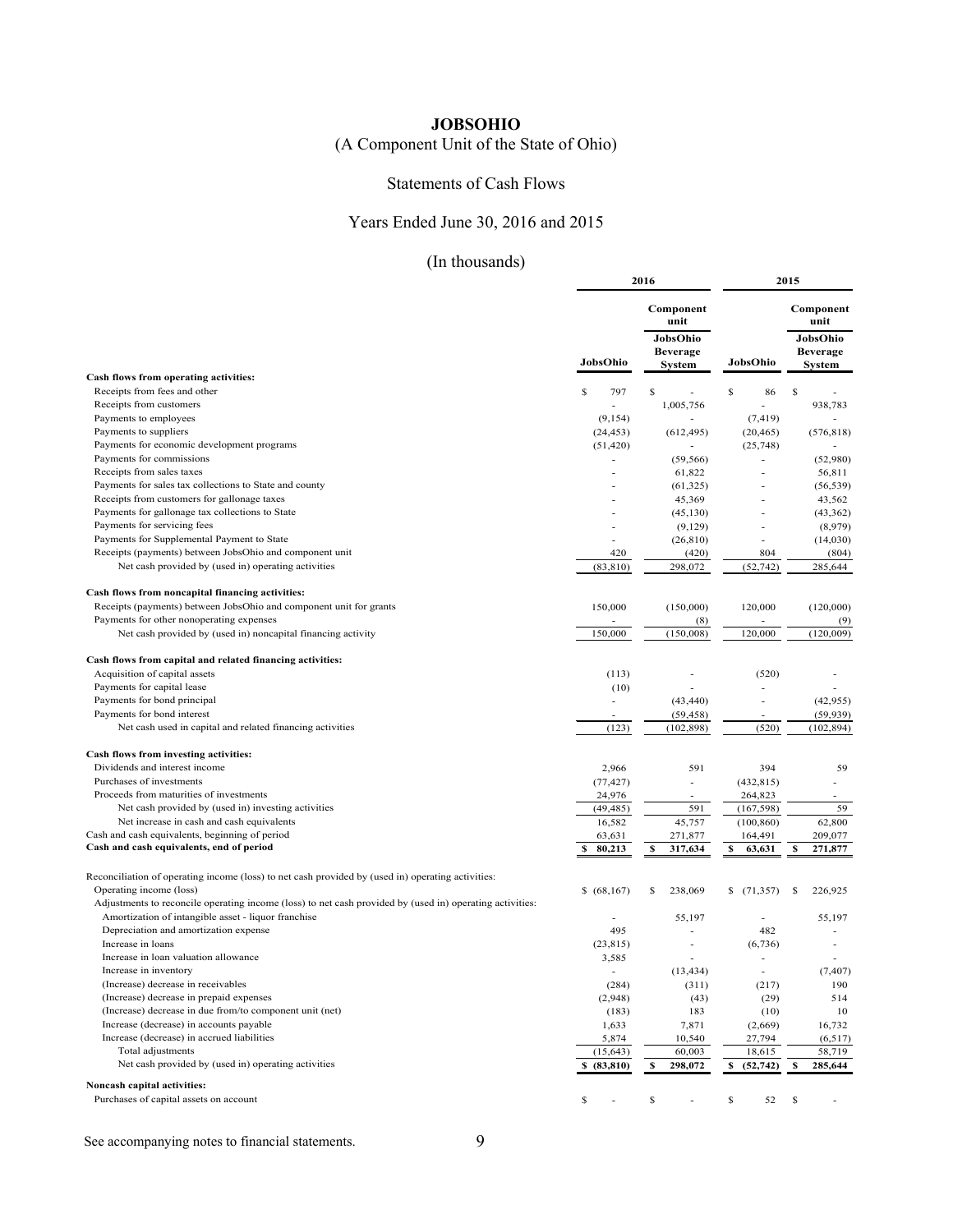(A Component Unit of the State of Ohio)

Notes to Financial Statements

June 30, 2016 and 2015

(In thousands)

## **(1) Summary of Significant Accounting Policies**

## *(a) Financial Reporting Entity*

JobsOhio was incorporated on July 5, 2011, as a nonprofit corporation under Chapters 1702 and 187, Ohio Revised Code, to promote economic development, job creation, job retention, job training, and the recruitment of business to Ohio. JobsOhio is governed by a Board of Directors appointed by the Governor of Ohio.

The accompanying financial statements comply with the provisions of Governmental Accounting Standards Board (GASB) Statement No. 14, *The Financial Reporting Entity*; Statement No. 39; *Determining Whether Organizations Are Component Units*; and Statement No. 61, *The Financial Reporting Entity: Omnibus*, in that the financial statements include all organizations, activities, functions, and component units for which JobsOhio (the primary reporting entity) is financially accountable.

JobsOhio Beverage System (JOBS), a nonprofit corporation under Chapter 1702, Ohio Revised Code, was acquired by JobsOhio on July 6, 2011. As the sole member of JOBS under Chapter 1702, Ohio Revised Code, JobsOhio appoints all members of the JOBS' Board of Directors, its governing body. In addition, under the JOBS Articles of Incorporation, JOBS' use of its funding is limited to making grants to JobsOhio. It is the assessment of JobsOhio management that JobsOhio is "financially accountable" for JOBS and that JOBS should, therefore, be considered a component unit of JobsOhio. JOBS is reported as a discretely presented component unit of JobsOhio.

The accounting policies and financial reporting practices of JobsOhio conform to U.S. generally accepted accounting principles (GAAP) as applicable to governmental units.

#### *(b) Financial Statements*

As a special-purpose primary reporting entity engaged only in business-type activities, JobsOhio presents financial statements required for enterprise funds. For such entities, the basic financial statements include the statements of net position; statements of revenues, expenses, and changes in net position; statements of cash flows; and notes to financial statements.

As discussed earlier, JOBS is a discretely presented component unit of JobsOhio. As such, JOBS is disclosed in a separate column in the financial statements.

#### *(c) Measurement Focus and Basis of Accounting*

JobsOhio reports its financial statements using the economic resources measurement focus (i.e., full accrual) and the accrual basis of accounting. Revenues are recorded when earned and expenses are recorded at the time liabilities are incurred, regardless of when the related cash flows take place.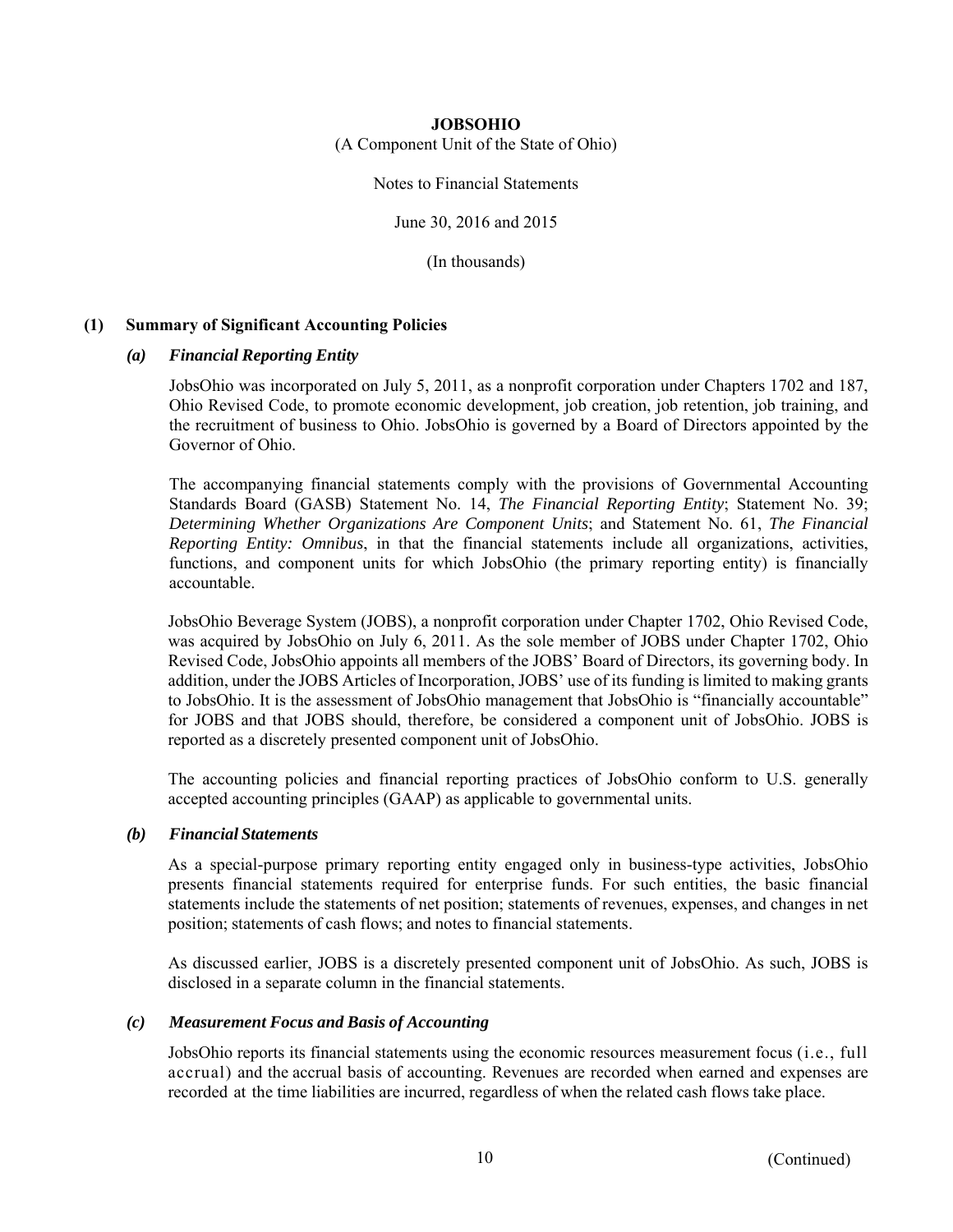(A Component Unit of the State of Ohio)

#### Notes to Financial Statements

June 30, 2016 and 2015

(In thousands)

#### *(d) Estimates*

The preparation of financial statements in conformity with GAAP requires management to make estimates and assumptions that affect the reported amount of assets and liabilities and disclosure of contingent assets and liabilities at the date of the financial statements and the reported amounts of revenues and expenses during the reporting period. Actual results could differ from those estimates.

### *(e) Cash and Cash Equivalents*

Cash equivalents include all demand deposits with commercial banks and money market accounts.

#### *(f) Restricted Assets*

JobsOhio holds grant funds to be used to fund capital related economic development activities. The amount of funds held at June 30, 2016 and 2015 was \$0 and \$4,798, respectively. Use of these moneys is not further restricted.

#### *(g) Investments*

Investments are reported at fair value. Fair values for investments are determined by closing market prices at year-end as reported by the investment custodian. Accordingly, changes in fair value are included in net income in the period earned.

#### *(h) Loans*

Loans are carried at the unpaid principal balance outstanding, less the allowance for estimated loan losses. They are included in current assets, except for maturities greater than twelve months after the statements of net position date, which are classified as long-term assets.

#### *(i) Allowance for Loan Losses*

The allowance for loan losses is a specific reserve established, as necessary, based on past experience and other factors which, in management's judgment, deserve current recognition in estimating future loan losses. Management's estimate considers such factors as the payment history of the loans, guarantees, historical loss experience, and overall economic conditions. Based on the review of the factors, an amount is calculated and a provision is made to reflect the estimated balance. While management uses available information to recognize losses, future adjustments to the allowance may be necessary based on changes in economic conditions. At June 30, 2016 and 2015, the amount of allowance for loan losses was \$3,585 and \$0, respectively and is reported in the JobsOhio statements of revenues, expenses, and changes in net position as "economic development program" expense.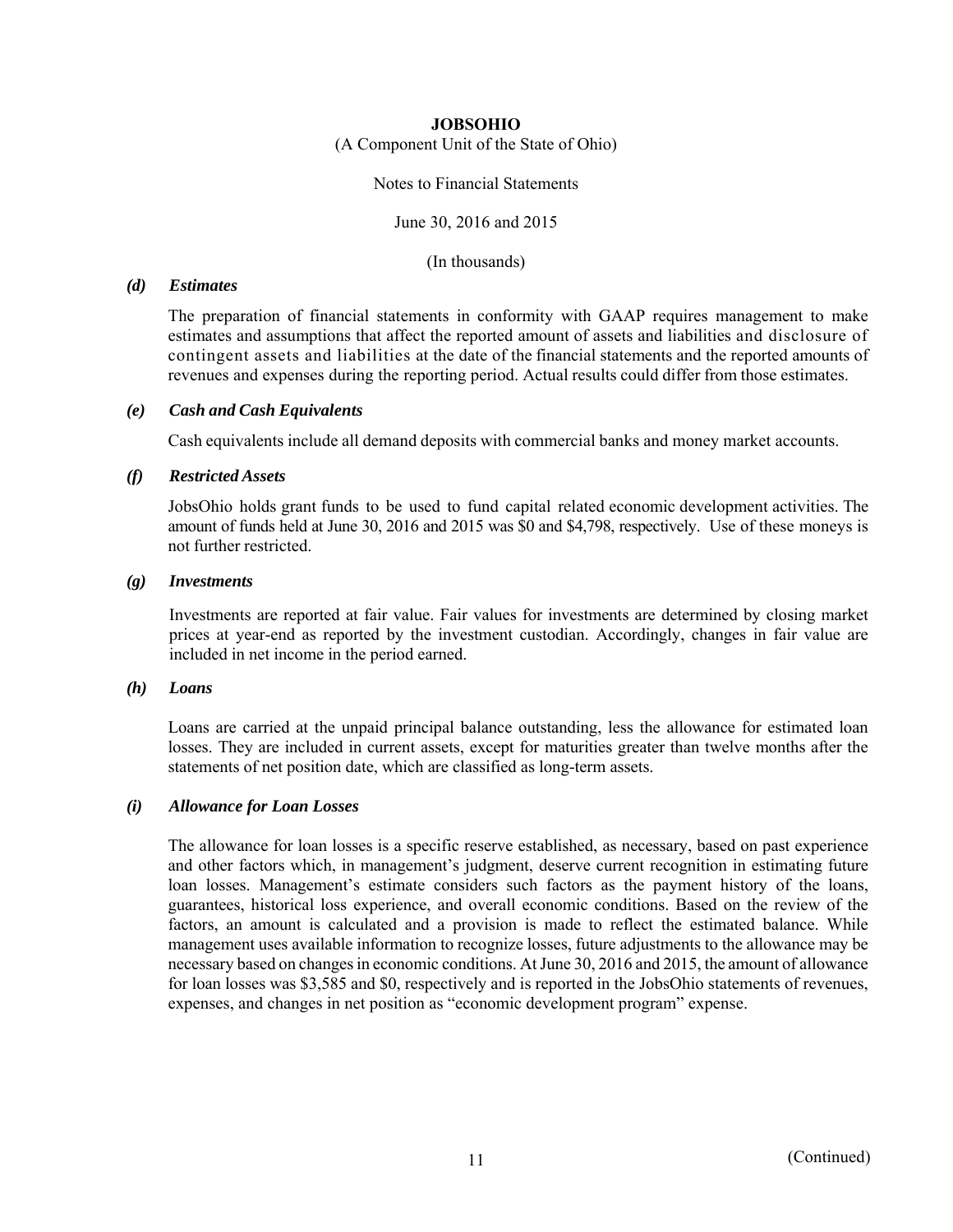(A Component Unit of the State of Ohio)

#### Notes to Financial Statements

June 30, 2016 and 2015

(In thousands)

#### *(j) Receivables*

Receivables are reported at the actual outstanding balance. Interest is not accrued on overdue receivables.

#### *(k) Prepaid Expenses*

Payments to vendors representing costs applicable to future accounting periods are recorded as prepaid expenses in the financial statements. The cost of prepaid expenses is recorded as expenses when consumed rather than when purchased.

#### *(l) Capital Assets*

Capital assets, which include property and equipment, are reported in the financial statements. JobsOhio defines capital assets as assets with an expected useful life of one year or more from the time of acquisition and a cost of five thousand dollars or more. Such assets are recorded at historical cost.

Capital assets are depreciated using the straight-line method over the following estimated useful lives:

| Software                | $3-5$ years                                         |
|-------------------------|-----------------------------------------------------|
| Furniture and equipment | $3-10$ vears                                        |
| Leasehold improvements  | Lesser of 10-year amortization period or lease term |

#### *(m) Net Position*

Net position is displayed in three components as follows:

- Net investment in capital assets represents capital assets, net of accumulated depreciation less the outstanding balances of bonds, notes, and other borrowings used to acquire, construct, or improve those assets
- Restricted consists of net position that is legally restricted externally by creditors, contributors, laws, or regulations or internally by enabling legislation
- Unrestricted consists of net position that does not meet the definition of net investment in capital assets or restricted

#### *(n) Classification of Revenues and Expenses*

Revenues and expenses are classified as operating or nonoperating. Under the JobsOhio definition:

- "Operating revenues" represent loan application fees, loan interest, and fees for management services to JOBS.
- "Operating expenses" represent costs that support economic development activities.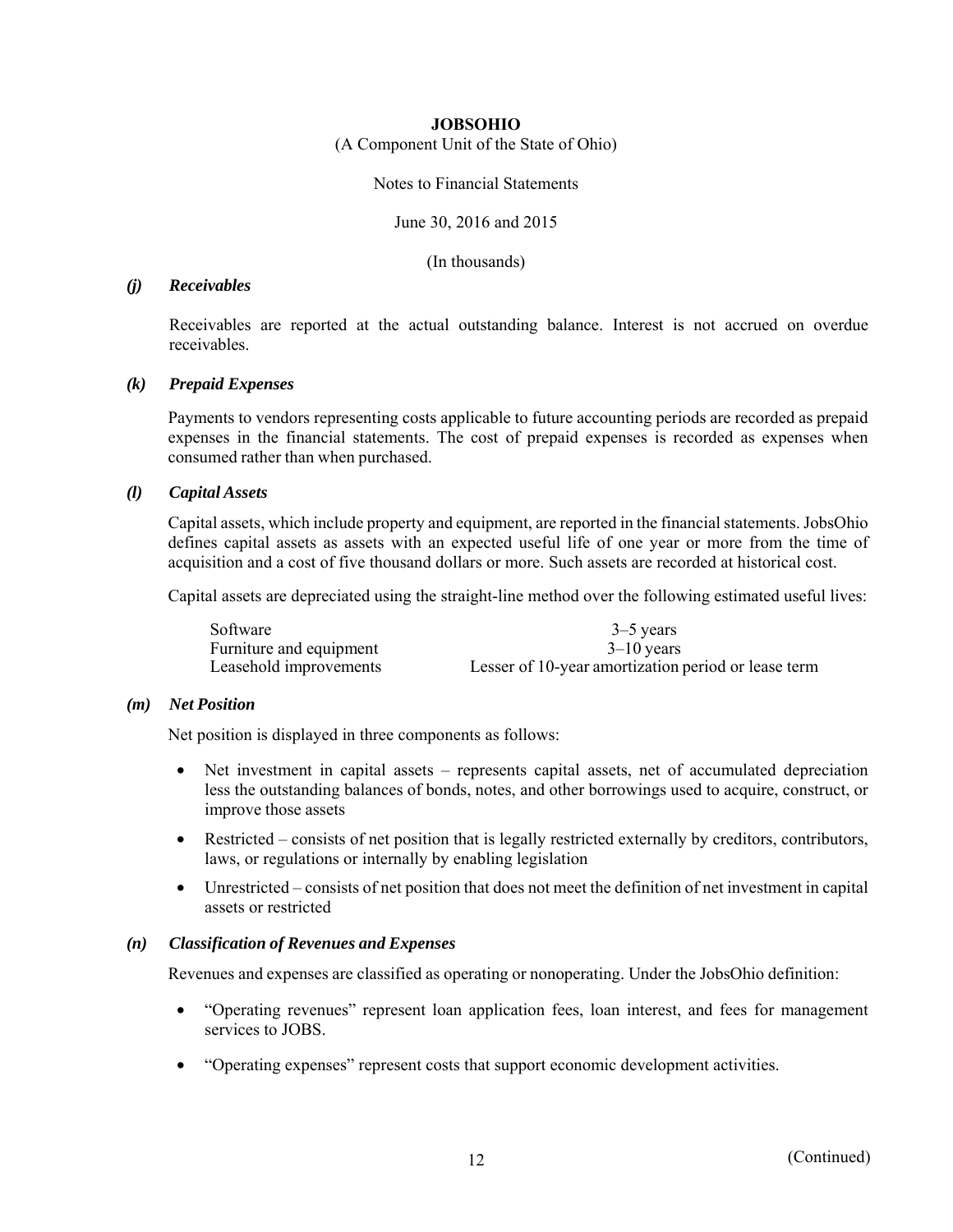(A Component Unit of the State of Ohio)

#### Notes to Financial Statements

June 30, 2016 and 2015

(In thousands)

All revenues and expenses not meeting these definitions are reported as nonoperating revenues and expenses.

JobsOhio has initiated loan and grant programs to private businesses in the state of Ohio to support economic development. For the fiscal years ended June 30, 2016 and 2015, JobsOhio issued grants and contributions for such purposes, reported in the JobsOhio statements of revenues, expenses, and changes in net position as "economic development program" expense.

As part of the loan program, JobsOhio charges applicants an application fee which is used to offset the cost of having a loan agreement drafted by outside counsel. Total revenue from application fees received during the fiscal years ended June 30, 2016 and 2015 was \$225 and \$84, respectively, and are included in the statements of revenues, expenses, and changes in net position as fees and other.

## *(o) Revenue Recognition*

JobsOhio's main source of revenue is through grant funds received from its component unit, JOBS. Grants from JOBS are recognized upon approval by the JOBS' President of the grant award, as authorized by the JOBS' Board of Directors. JOBS granted \$150,000 and \$120,000 to JobsOhio for the fiscal years ended June 30, 2016 and 2015, respectively. JobsOhio also receives revenue from loan application fees, which are recognized in the period received.

# *(p) Risk Management/Insurance*

JobsOhio is exposed to various risks of loss related to torts and general liability; theft of, damage to, and destruction of assets; errors and omissions; injuries to employees; and natural disasters. JobsOhio procures commercial insurance policies for commercial crime, management liability, directors' and officers' liability, employment practices, automobile liability, employers' liability, general liability, crime, and property. No claims have been submitted against JobsOhio since its incorporation and no liabilities have been identified or recorded. It is JobsOhio's policy that liabilities are to be reported when it is probable that a loss has occurred and the amount of the loss can be reasonably estimated. Since no claims have been submitted, settled claims have not exceeded commercial coverage since the inception of JobsOhio.

# *(q) Liquor Franchise*

On February 1, 2013, JOBS, JobsOhio, and the State of Ohio (State), through the Ohio Department of Commerce and the Ohio Office of Budget and Management, entered into a Franchise and Transfer Agreement (Transfer Agreement). Under the terms of the Transfer Agreement, JOBS purchased from the State an exclusive franchise for the sale of spirituous liquor throughout the state of Ohio. In addition, certain assets of the existing liquor enterprise were transferred to JOBS. In return, JOBS transferred cash to the State and committed to supplemental payments, characterized in the Transfer Agreement as "Deferred Payments" and reported in the JobsOhio statements of revenues, expenses, and changes in net position as "Supplemental Payment" to the State based upon sales of spirituous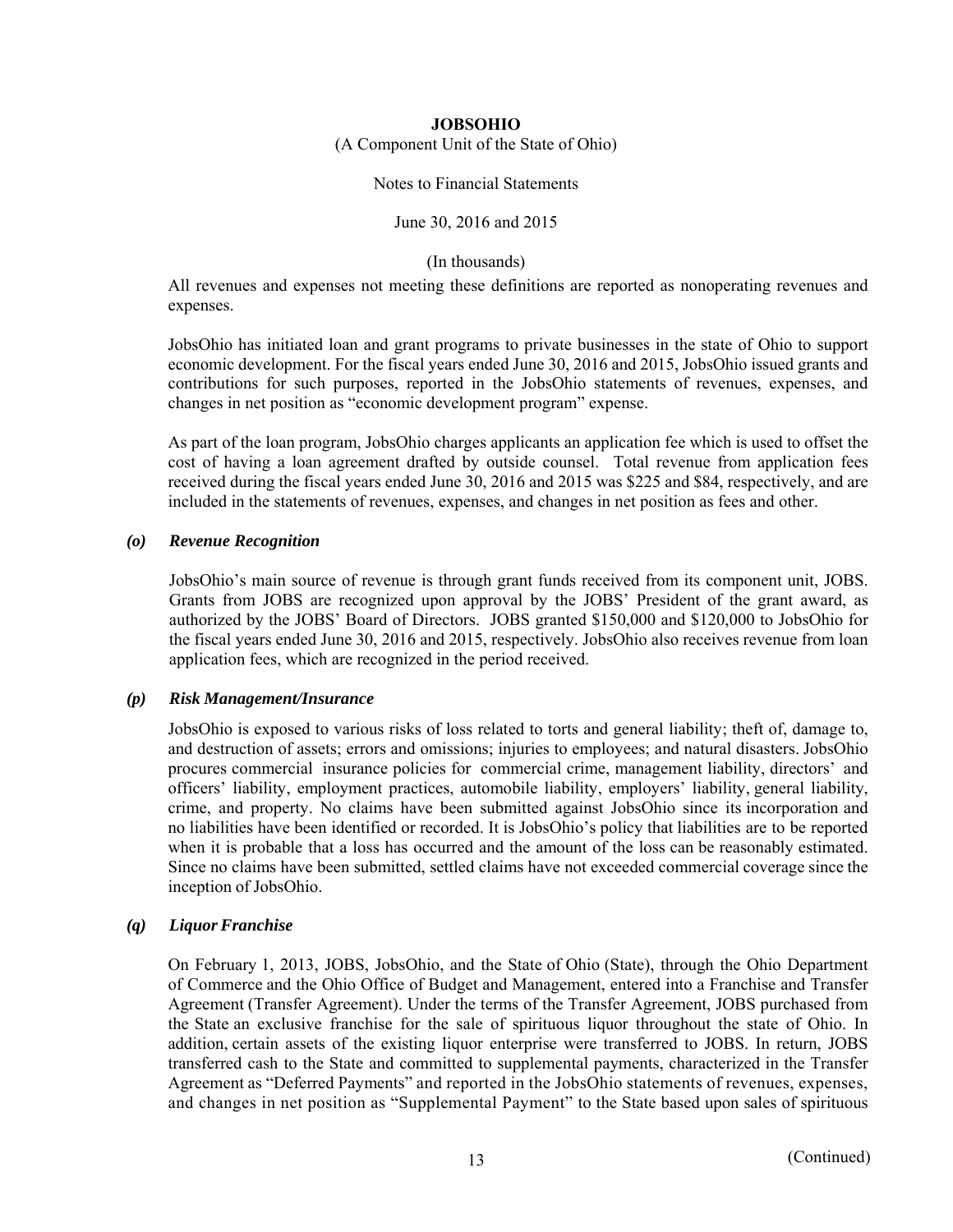(A Component Unit of the State of Ohio)

#### Notes to Financial Statements

June 30, 2016 and 2015

(In thousands)

liquor by JOBS. Pursuant to the Transfer Agreement, JOBS receives all the gross revenue from the distribution, merchandising, and sale of spirituous liquor in the state of Ohio.

The liquor franchise established by the Transfer Agreement terminates 25 years from February 1, 2013. During the term of the franchise, JOBS is responsible for operating the "Liquor Business," as that term is defined in the Transfer Agreement, while the State will, under contract with JOBS, perform merchandising as a contract service, and will retain all liquor regulatory functions.

Financial reports for JOBS are separately issued by that corporation. They may be obtained by contacting JOBS at 41 South High Street, Suite 1500, Columbus, OH 43215.

## *(r) Use of Restricted and Unrestricted Resources*

In the event that JobsOhio is to fund outlays for a particular purpose from both restricted and unrestricted resources, in order to calculate the amounts to report as restricted and unrestricted net position in the financial statements, a flow assumption must be made about the order in which the resources are considered to be applied. JobsOhio generally uses restricted assets first for expenses incurred for which both restricted and unrestricted assets are available. JobsOhio may defer the use of restricted assets based on a review of the specific transaction.

#### *(s) Compensated Absences*

JobsOhio provides no paid time off to part-time employees. Full-time employees (nonexecutive) are granted paid time off in annual amounts which increase with the individual employees' years of service on the basis of the following schedule:

| Years of Service | Annual Paid Time Off |
|------------------|----------------------|
| $0 - 3$          | 3 weeks              |
| $4 - 7$          | 4 weeks              |
| $8+$             | 5 weeks              |

Paid time off is not contingent upon services already rendered and no payment is made for unused paid time off at termination or retirement.

#### *(t) New Accounting Pronouncements*

GASB Statement No. 72, *Fair Value Measurement and Application*, addresses accounting and financial reporting issues related to fair value measurements. The definition of fair value is the price that would be received to sell an asset or paid to transfer a liability in an orderly transaction between market participants at the measurement date. This Statement provides guidance for determining a fair value measurement for financial reporting purposes. This Statement also provides guidance for applying fair value to certain investments and disclosures related to all fair value measurements. The requirements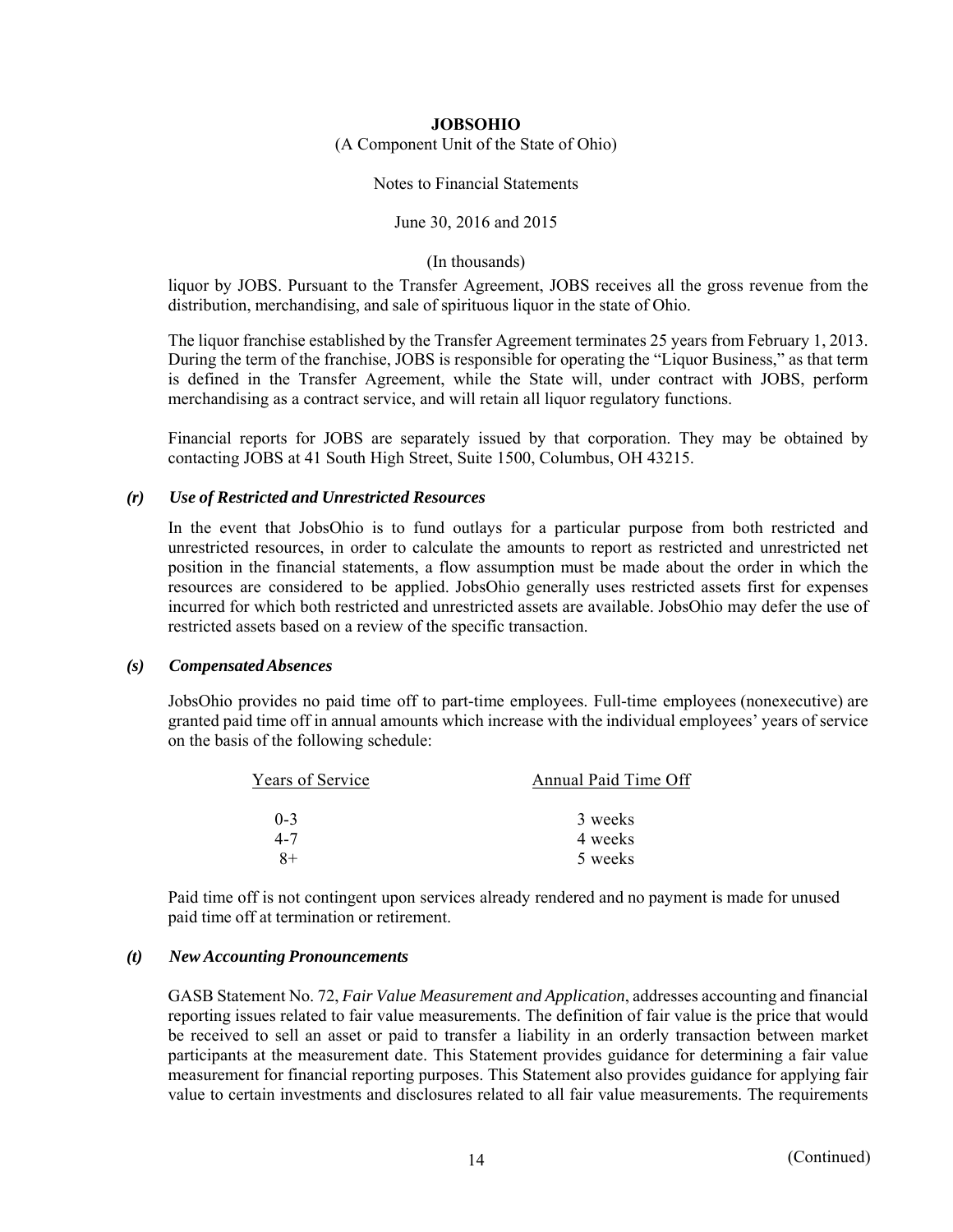(A Component Unit of the State of Ohio)

#### Notes to Financial Statements

#### June 30, 2016 and 2015

### (In thousands)

of this Statement are effective for financial statements for fiscal years beginning after June 15, 2015. JobsOhio has implemented GASB Statement No. 72 for the financial statements for the fiscal year ended June 30, 2016.

GASB Statement No. 76, *The Hierarchy of Generally Accepted Accounting Principles for State and Local Governments*, replaces the requirements of GASB Statement No. 55, *The Hierarchy of Generally Accepted Accounting Principles for State and Local Governments*. This Statement reduces the GAAP hierarchy to two categories of authoritative GAAP and addresses the use of authoritative and nonauthoritative literature in the event that the accounting treatment for a transaction or other event is not specified within a source of authoritative GAAP. The requirements of this Statement are effective for financial statements for fiscal years beginning after June 15, 2015. JobsOhio has implemented GASB Statement No. 76 for the financial statements for the fiscal year ended June 30, 2016.

GASB Statement No. 80, *Blending Requirements for Certain Component Units*, addresses financial reporting by clarifying the financial statement presentation requirements for certain component units. The additional criterion requires blending of a component unit incorporated as a not-for-profit corporation in which the primary government is the sole corporate member. The requirements of this Statement are effective for reporting periods beginning after June 15, 2016. Financial statements for those reporting periods will be blended as a result of this pronouncement.

#### **(2) Detailed Notes on Activities and Funds**

#### *(a) Assets*

#### **1. Cash Deposits with Financial Institutions**

At June 30, 2016, the carrying amount of JobsOhio's deposits was \$80,213 and the respective bank balance was \$80,289. At June 30, 2015, the carrying amount of JobsOhio's deposits was \$63,631 and the respective bank balance was \$65,883. The differences of \$76 and \$2,252, respectively, represent outstanding checks. The composition of the deposits is summarized as follows:

| <b>Fund type</b> | <b>Account type</b>                  | Carrying value at<br>June 30, 2016 | Carrying value at<br>June 30, 2015 |    |        |
|------------------|--------------------------------------|------------------------------------|------------------------------------|----|--------|
| Unrestricted     | Checking<br>Brokered Deposit – Money |                                    | \$<br>47,100                       | \$ | 21,085 |
| Unrestricted     | Market Account                       |                                    | 32,730                             |    | 32,652 |
| Unrestricted     | Trust                                |                                    | 383                                |    | 5,096  |
|                  | Total Cash - Unresticted             |                                    | 80,213                             |    | 58,833 |
| Restricted       | Checking                             |                                    |                                    |    | 4,798  |
|                  |                                      | Total                              | \$<br>80,213                       | S  | 63,631 |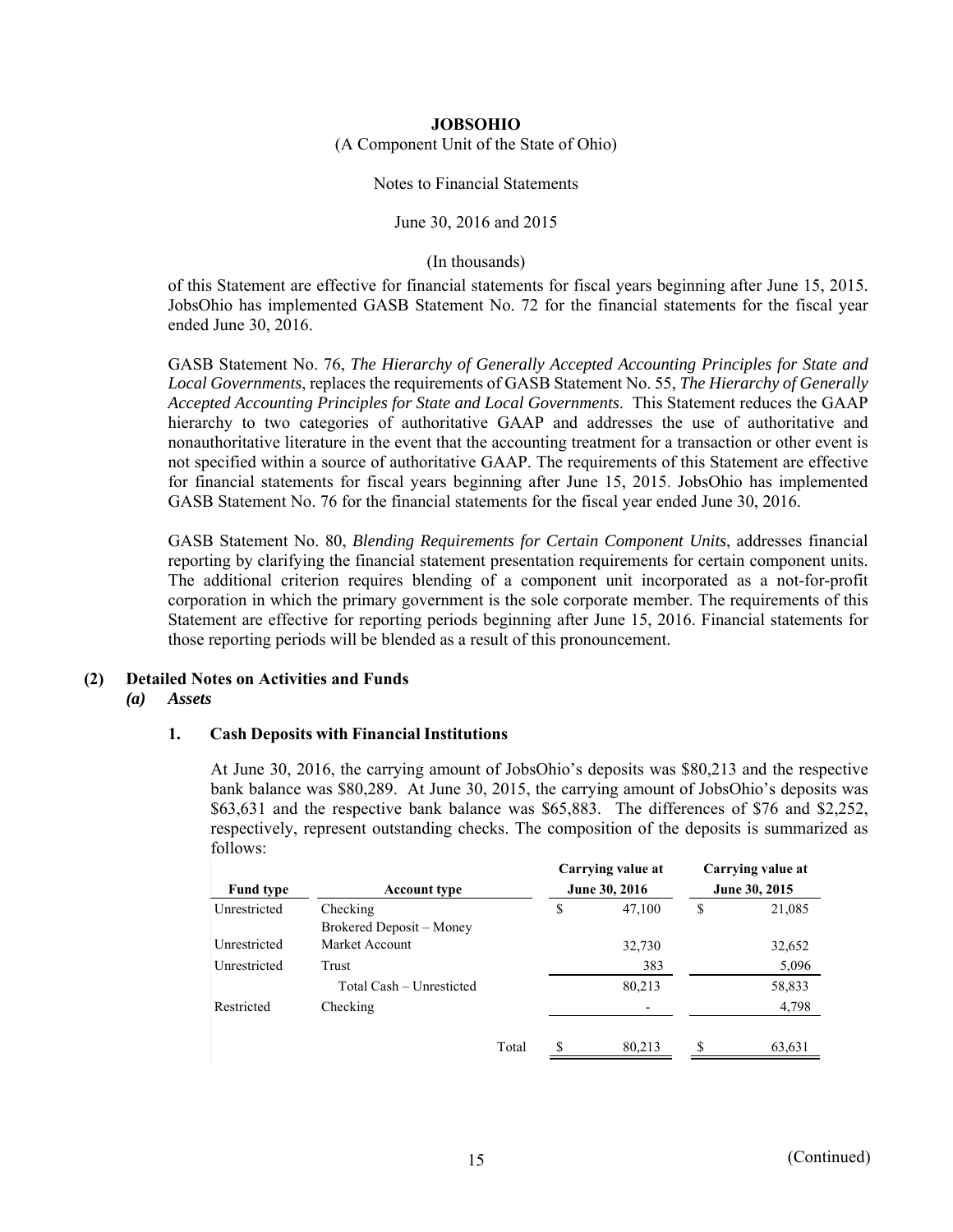(A Component Unit of the State of Ohio)

#### Notes to Financial Statements

#### June 30, 2016 and 2015

### (In thousands)

*Custodial Credit Risk* - Custodial credit risk is the risk that, in the event of a bank failure, JobsOhio's deposits may not be returned. JobsOhio's investment policy adopted by the Board of Directors provided that JobsOhio minimizes credit risk as to cash deposits by prequalifying financial institutions with which JobsOhio will do business. Of the total bank balance at June 30, 2016 and 2015, \$32,850 was insured through the Federal Deposit Insurance Corporation (FDIC), including up to \$32,600 deposited into money market accounts through a brokered deposit program permitting JobsOhio to obtain full FDIC coverage on the principal deposit amount. The remaining \$47,439 and \$33,033, respectively, was uninsured and exposed to custodial credit risk.

JobsOhio's principal checking account is linked to an overnight sweep account, whereby total cash deposits in excess of \$6,000, less the \$32,600 in the brokered deposit accounts, are automatically transferred (or swept) from the primary cash account into a money market mutual fund that invests primarily in U.S. Treasuries guaranteed in full by the U.S. government. The money market fund is rated AAA by Standard & Poor's.

#### **2. Investments**

JobsOhio is not subject to statutory restrictions on investments. JobsOhio's formal investment policy, as adopted by the Board, is the basis for all investment activity. Authorized investments under the Board policy include sweep accounts, United States Treasury Securities and Agency Securities, repurchase agreements, certifications of deposit, bankers' acceptances, commercial paper, public corporate fixed income securities, and money market funds. The weighted average maturity of the portfolio should not exceed four years.

As of June 30, 2016, JobsOhio had the following investments and maturities held in trust pursuant to the terms of the Huntington Investment Management Account Agreement dated February 6, 2015, as well as the Huntington Asset Management Agreement dated January 13, 2014:

|                    | <b>Fair value</b> |         |    | 1 year or<br><b>less</b> | <b>Between 1</b><br>and 2 years | <b>Between 2</b><br>and 4 years | <b>Between 4</b><br>and 5 years |
|--------------------|-------------------|---------|----|--------------------------|---------------------------------|---------------------------------|---------------------------------|
| US Treasury        | S                 | 157,823 | \$ | 60,032                   | \$<br>55,226                    | \$<br>42,565                    | \$                              |
| <b>FHLB</b> Notes  |                   | 45,377  |    | 10,024                   | 28,262                          | 7,091                           |                                 |
| <b>FFCB</b> Notes  |                   | 29,860  |    | 2,688                    | 20,109                          | 7,063                           |                                 |
| <b>FHLMC</b> Notes |                   | 8,260   |    |                          | 8,260                           |                                 |                                 |
| <b>FNMA</b> Notes  |                   | 35,468  |    | 5,010                    | 10,040                          | 20,418                          |                                 |
| Corporates         |                   | 47,466  |    | 7,012                    | 26,747                          | 13,707                          |                                 |
| Total              |                   | 324,254 |    | 84,766                   | 148,644                         | 90,844                          |                                 |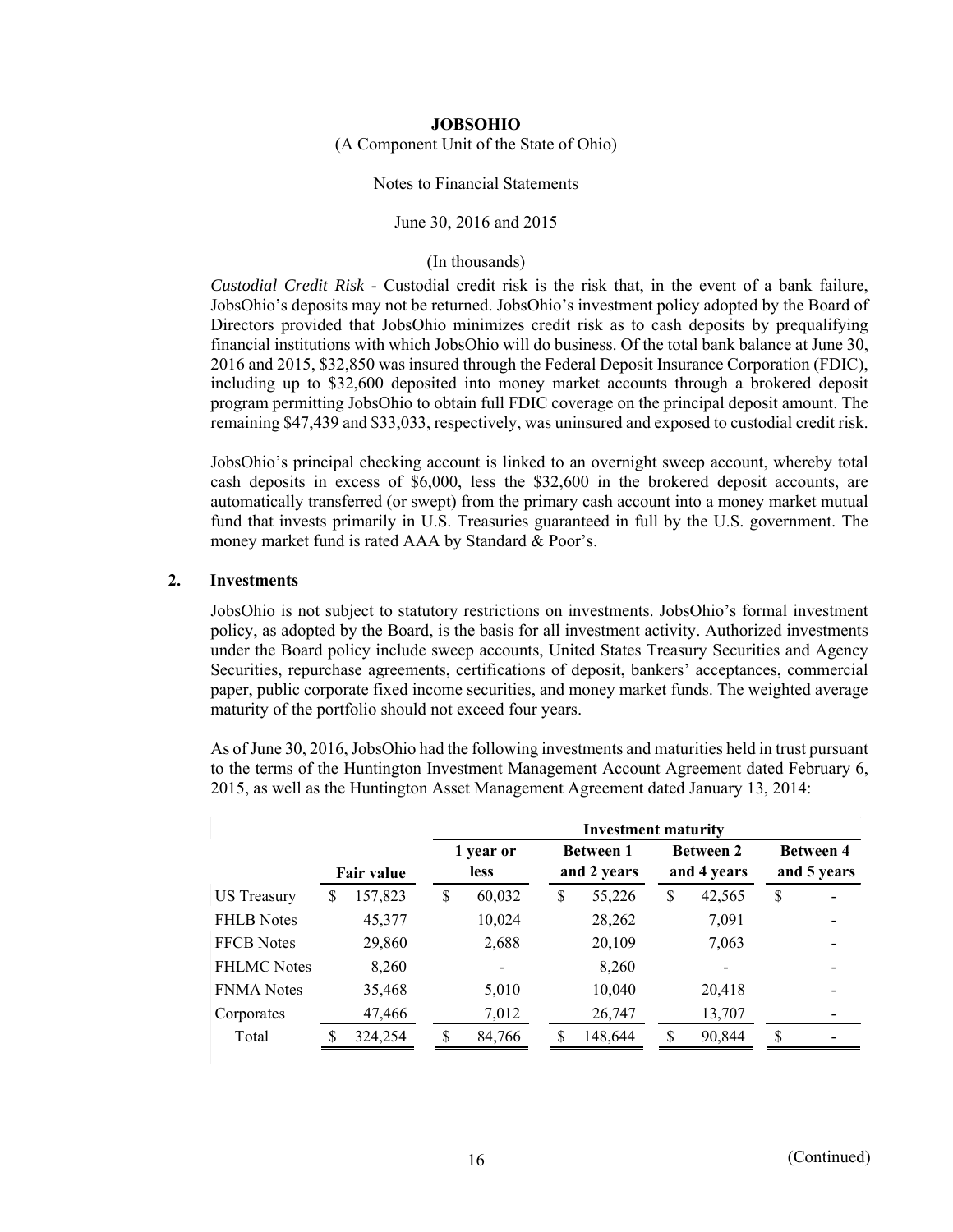#### (A Component Unit of the State of Ohio)

## Notes to Financial Statements

#### June 30, 2016 and 2015

#### (In thousands)

As of June 30, 2015, JobsOhio had the following investments and maturities held in trust pursuant to the terms of the Huntington Investment Management Account Agreement dated February 6, 2015, as well as the Huntington Asset Management Agreement dated January 13, 2014:

|                    | <b>Investment maturity</b> |     |                          |    |                                 |    |                                 |    |                                 |
|--------------------|----------------------------|-----|--------------------------|----|---------------------------------|----|---------------------------------|----|---------------------------------|
|                    | <b>Fair value</b>          |     | 1 year or<br><b>less</b> |    | <b>Between 1</b><br>and 2 years |    | <b>Between 2</b><br>and 4 years |    | <b>Between 4</b><br>and 5 years |
| <b>US Treasury</b> | \$<br>150,062              | \$  | 9,984                    | \$ | 60,037                          | \$ | 80,041                          | \$ |                                 |
| <b>FHLB Notes</b>  | 42,117                     |     |                          |    | 15,022                          |    | 27,095                          |    |                                 |
| <b>FFCB</b> Notes  | 20,053                     |     |                          |    |                                 |    | 20,053                          |    |                                 |
| <b>FHLMC Notes</b> | 2,250                      |     |                          |    |                                 |    | 2,250                           |    |                                 |
| <b>FNMA Notes</b>  | 20,145                     |     |                          |    | 5,006                           |    | 15,139                          |    |                                 |
| Corporates         | 35,645                     |     | 1,500                    |    | 6,023                           |    | 26,130                          |    | 1,992                           |
| Total              | \$<br>270,272              | \$. | 11,484                   | \$ | 86,088                          | \$ | 170,708                         | S  | 1,992                           |

JobsOhio categorizes its fair value measurements within the fair value hierarchy established by generally accepted accounting principles. The hierarchy is based on valuation inputs used to measure fair value of the assets. Level 1 inputs are quoted prices in an active market for identical assets, Level 2 inputs are significant other observable inputs, and Level 3 inputs are significant unobservable inputs. JobsOhio does not value any of its investments using Level 3 inputs.

The following is a summary of the fair value hierarchy of the fair value of investments as of June 30, 2016: **Fair Value Measurements Using**

|                                                                                                                |    |                                                          | <b>Fair Value Measurements Using</b> |                                                                                                 |    |                                                                         |  |  |  |
|----------------------------------------------------------------------------------------------------------------|----|----------------------------------------------------------|--------------------------------------|-------------------------------------------------------------------------------------------------|----|-------------------------------------------------------------------------|--|--|--|
|                                                                                                                |    | June 30, 2016                                            |                                      | <b>Quoted Prices</b><br>in Active<br><b>Markets</b> for<br><b>Identical Assets</b><br>(Level 1) |    | Significant<br><b>Other</b><br><b>Observable</b><br>Inputs<br>(Level 2) |  |  |  |
| <b>US Treasury</b><br><b>FHLB Notes</b><br><b>FFCB</b> Notes<br><b>FHLMC Notes</b><br>FNMA Notes<br>Corporates | \$ | 157,823<br>45,377<br>29,860<br>8,260<br>35,468<br>47,466 | \$                                   | 157,823                                                                                         | \$ | 45,377<br>29,860<br>8,260<br>35,468<br>47,466                           |  |  |  |
| Total                                                                                                          | S  | 324,254                                                  | \$                                   | 157,823                                                                                         | S  | 166,431                                                                 |  |  |  |

Investments classified in Level 1 of the fair value hierarchy, valued at \$157,823 as of June 30, 2016, are valued using quoted prices in active markets.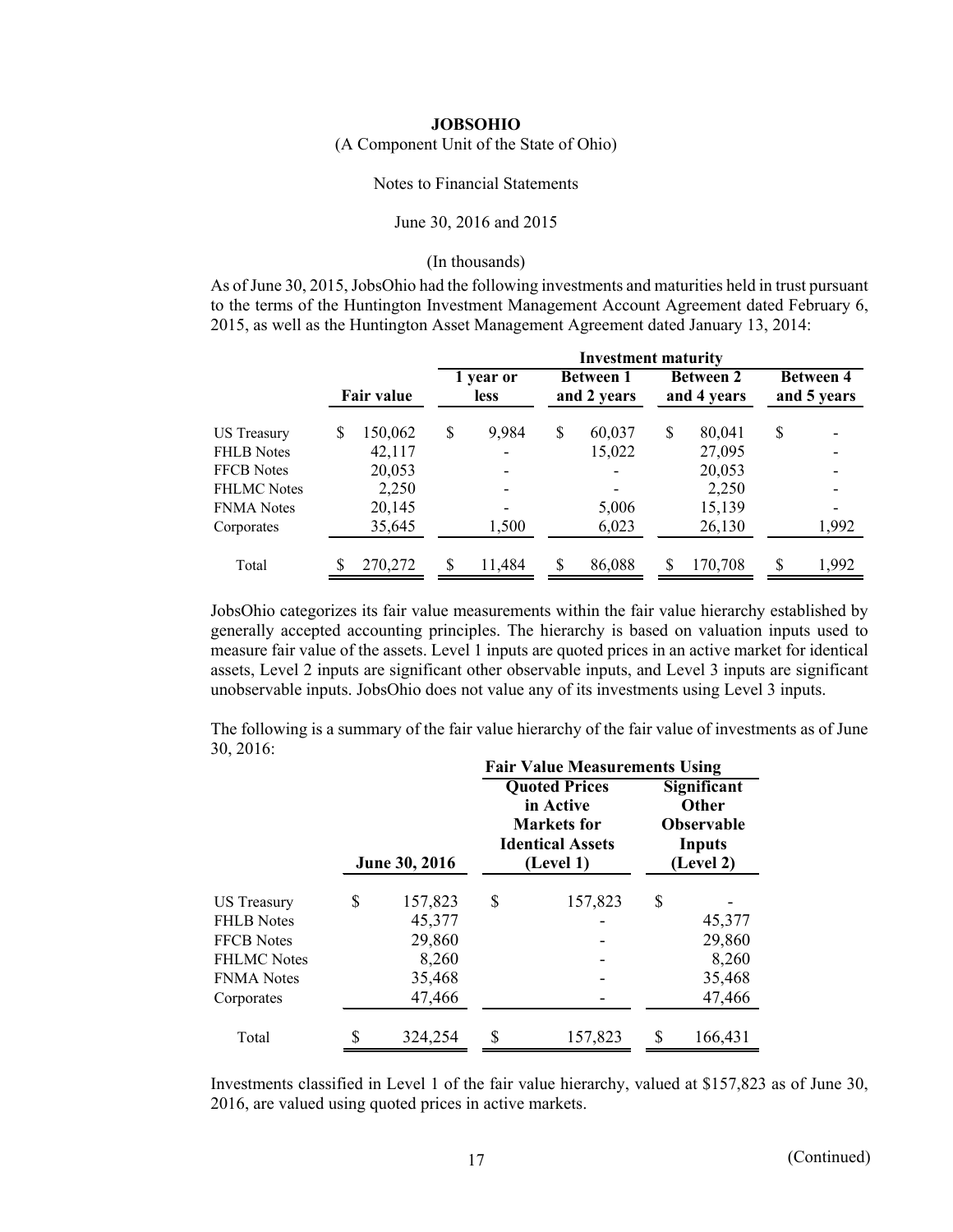(A Component Unit of the State of Ohio)

#### Notes to Financial Statements

June 30, 2016 and 2015

(In thousands)

Investments classified in Level 2 of the fair value hierarchy are valued using matrix pricing techniques maintained by various pricing vendors. Matrix pricing is used to value securities based on the securities' relationship to benchmark quoted prices. Fair value is defined as the quoted market value on the last trading day of the period. These prices are obtained from various pricing sources by Huntington National Bank.

*Liquidity and Interest Rate Risk* – As a means of limiting exposure to fair value losses arising from rising interest rates, JobsOhio's investment policy generally requires that the investment portfolio remain sufficiently liquid to meet all operating and economic development programmatic needs.

*Credit Risk* – To minimize credit risk, JobsOhio prequalifies the financial institutions, broker/dealers, intermediaries, and advisors with whom the Corporation will do business. In addition, the investment portfolio is diversified to minimize risk of loss. JobsOhio's investments were rated as follows by Standard & Poor's or Moody's Investor Services as of June 30, 2016:

|                    | <b>Fair Value</b> |    | AAA   |    | $AA+$   |   | AA    |              | $AA-$                    |    | $A+$  | A      |
|--------------------|-------------------|----|-------|----|---------|---|-------|--------------|--------------------------|----|-------|--------|
| <b>FHLB</b> Notes  | \$<br>45,377      | \$ | -     | \$ | 45,377  | S | ۰     |              | $\overline{\phantom{a}}$ | \$ | -     |        |
| <b>FFCB</b> Notes  | 29,860            |    |       |    | 29,860  |   | -     |              |                          |    |       |        |
| <b>FHLMC</b> Notes | 8,260             |    |       |    | 8,260   |   |       |              |                          |    |       |        |
| <b>FNMA</b> Notes  | 35,468            |    |       |    | 35,468  |   |       |              |                          |    |       |        |
| Corporates         | 47,466            |    | 2,003 |    | 7,146   |   | 2.007 |              | 17,061                   |    | 7,073 | 12,176 |
| Total              | \$<br>166,431     | S  | 2,003 | S  | 126.111 | S | 2.007 | <sup>S</sup> | 17,061                   | S  | 7,073 | 12,176 |

JobsOhio's investments were rated as follows by Standard & Poor's or Moody's Investor Services as of June 30, 2015:

|                    |   | <b>Fair Value</b> |    | AAA                          | $AA+$ |        | AA |       | $AA-$         |                          | $A+$ |       |
|--------------------|---|-------------------|----|------------------------------|-------|--------|----|-------|---------------|--------------------------|------|-------|
| <b>FHLB</b> Notes  | S | 42,117            | S  | $\qquad \qquad \blacksquare$ | \$    | 42,117 | S  |       | \$            | -                        |      |       |
| <b>FFCB</b> Notes  |   | 20,053            |    | $\overline{\phantom{a}}$     |       | 20,053 |    |       |               | $\overline{\phantom{0}}$ |      |       |
| <b>FHLMC</b> Notes |   | 2,250             |    | $\overline{\phantom{a}}$     |       | 2,250  |    |       |               | $\overline{\phantom{a}}$ |      |       |
| <b>FNMA</b> Notes  |   | 20,145            |    | $\overline{\phantom{a}}$     |       | 20,145 |    | ۰     |               | $\overline{\phantom{0}}$ |      |       |
| Corporates         |   | 35,645            |    | 3,994                        |       | 4,158  |    | 7,016 |               | 16.494                   |      | 3,983 |
| Total              |   | 120,210           | S. | 3.994                        | S     | 88,723 | S  | 7,016 | <sup>\$</sup> | 16.494                   | S    | 3,983 |

*Concentration of Credit Risk* – To limit exposure to the risk of loss due to the magnitude of JobsOhio's investments in a single issuer, no more than five percent of the total market value of JobsOhio's portfolio may be invested in bankers' acceptances issued by any one commercial bank and no more than five percent of the total market value of the portfolio may be invested in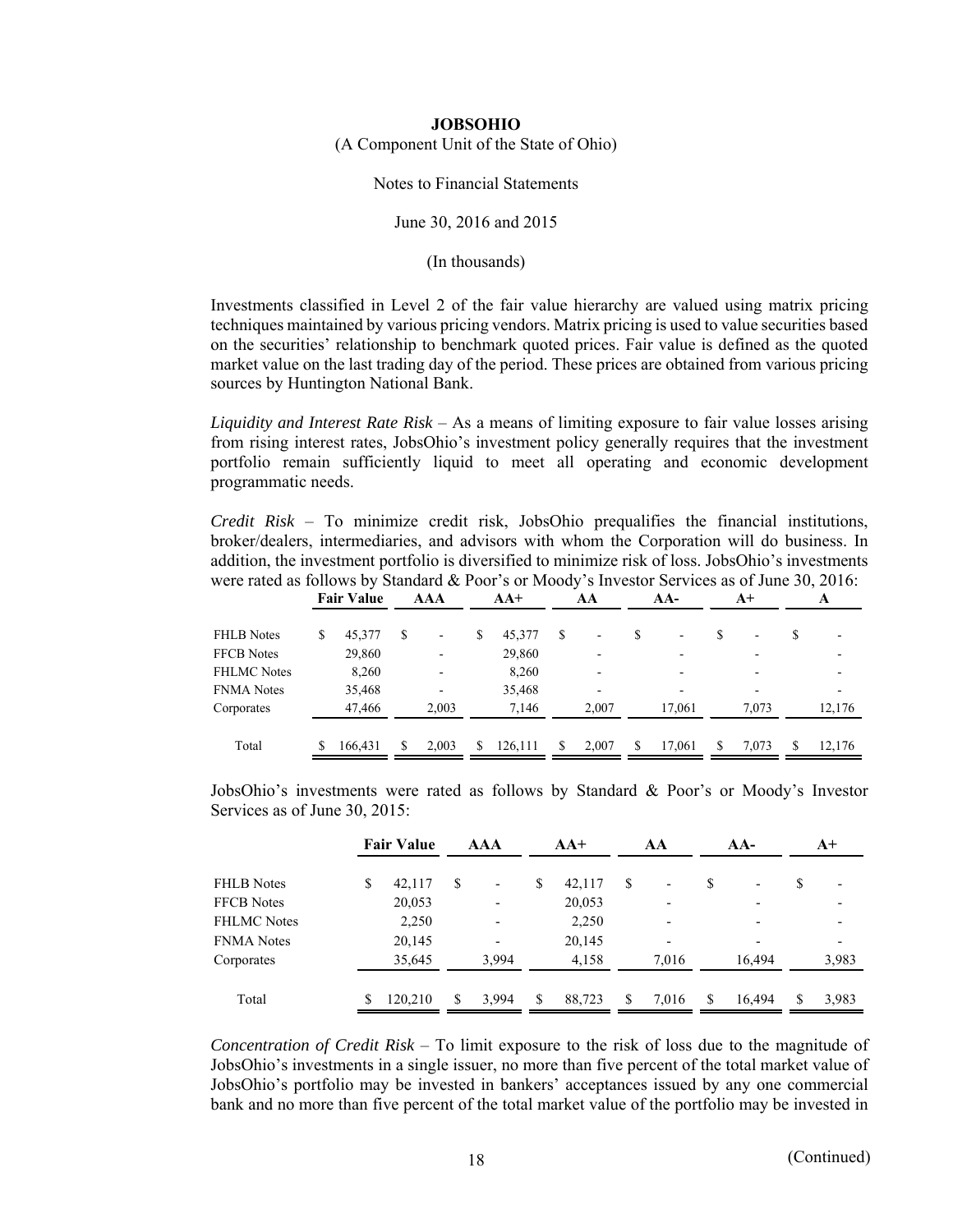(A Component Unit of the State of Ohio)

### Notes to Financial Statements

#### June 30, 2016 and 2015

#### (In thousands)

commercial paper of any one issuer. Investments are to be diversified in accordance with allocations determined by the Board of Directors, after consultation with the Board's Investment Committee.

*Custodial Credit Risk* – For an investment, this is the risk that, in the event of the failure of the counterparty, JobsOhio will not be able to recover the value of its investments that are in the possession of an outside party. JobsOhio's investments of \$324,254 and \$270,272 as of June 30, 2016 and 2015, respectively, are uninsured and held in the name of its investment manager.

Investment activity for the fiscal year ended June 30, 2016, is summarized as follows:

|              | Balance,<br><b>July 1, 2015</b> |         | <b>Purchases</b> |        | <b>Maturities</b> |                          | Accrued<br>Income |       | Balance,<br>June 30, 2016 |         |
|--------------|---------------------------------|---------|------------------|--------|-------------------|--------------------------|-------------------|-------|---------------------------|---------|
| US Treasury  | S                               | 150,058 | \$               | 16,990 | S                 | (9,977)                  | \$                | 752   | \$                        | 157,823 |
| <b>FHLB</b>  |                                 | 42,119  |                  | 8,050  |                   | (5,000)                  |                   | 208   |                           | 45,377  |
| <b>FFCB</b>  |                                 | 20,052  |                  | 9,676  |                   | $\overline{\phantom{0}}$ |                   | 132   |                           | 29,860  |
| <b>FHLMC</b> |                                 | 2,250   |                  | 7,983  |                   | (2,000)                  |                   | 27    |                           | 8,260   |
| <b>FNMA</b>  |                                 | 20,148  |                  | 16,568 |                   | (1,500)                  |                   | 252   |                           | 35,468  |
| Corporates   |                                 | 35,645  |                  | 18,160 |                   | (6, 499)                 |                   | 160   |                           | 47,466  |
| Total        |                                 | 270,272 | S                | 77,427 | S                 | (24, 976)                | \$                | 1,531 | S                         | 324,254 |

Investment activity for the fiscal year ended June 30, 2015 is summarized as follows:

|                                   |    | Balance,<br><b>July 1, 2014</b> | <b>Purchases</b> |                   | <b>Maturities</b> |               | Accrued<br>Income |                                | Balance,<br>June 30, 2015 |                   |
|-----------------------------------|----|---------------------------------|------------------|-------------------|-------------------|---------------|-------------------|--------------------------------|---------------------------|-------------------|
| <b>US Treasury</b><br><b>FHLB</b> | \$ | 92,485                          | \$               | 149,682<br>84,467 | S                 | (134, 873)    | \$                | 376<br>40                      | \$                        | 150,058<br>42,119 |
| <b>FFCB</b><br><b>FHLMC</b>       |    |                                 |                  | 20,029<br>44,236  |                   | (41,986)      |                   | 23<br>$\overline{\phantom{a}}$ |                           | 20,052<br>2,250   |
| <b>FNMA</b><br>Corporates         |    | 9,500                           |                  | 98,611<br>35,790  |                   | (87,964)<br>- |                   | (145)                          |                           | 20,148<br>35,645  |
| Total                             | S  | 101,985                         | \$               | 432,815           | <sup>\$</sup>     | (264, 823)    | \$                | 295                            | \$                        | 270,272           |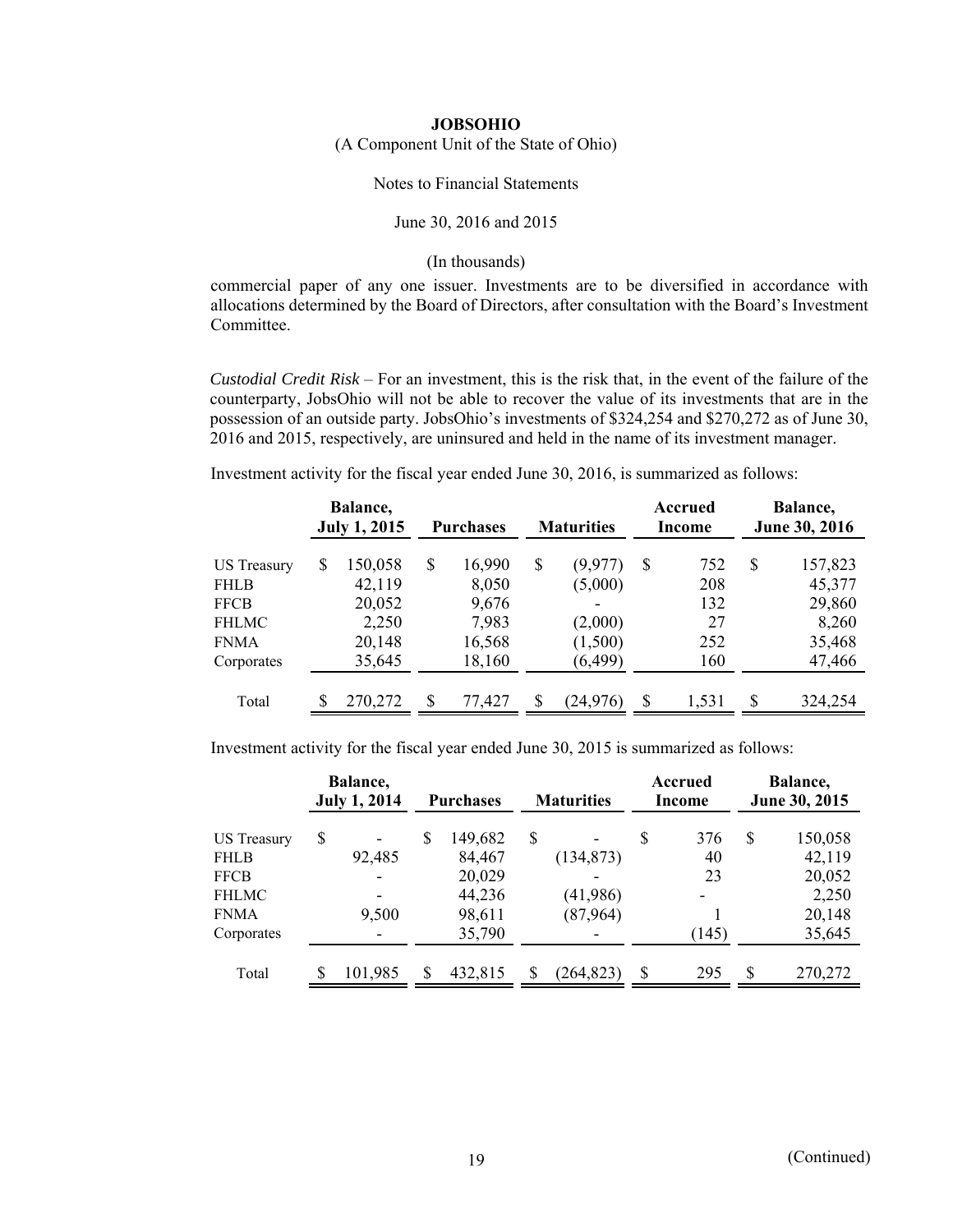(A Component Unit of the State of Ohio)

## Notes to Financial Statements

#### June 30, 2016 and 2015

#### (In thousands)

Interest income accrues on U.S. government and agency bonds over the bond term. Interest income is redeemed upon bond maturity. Income realized from maturities during each of the fiscal years ended June 30, 2016 and 2015 totaled \$89. Interest on public corporate fixed income securities accrues over the term of the holding and is redeemed at various times until maturity. Accrued income of \$1,531 and \$295 as of June 30, 2016 and 2015, respectively, represents unrealized interest earned, but not redeemed. Accrued income increases bond value, which is reported at fair value in the financial statements.

#### **3. Capital Assets**

Capital assets activity for the fiscal year ended June 30, 2016, is as follows:

|                                | Balance,<br><b>July 1, 2015</b> |         | <b>Additions</b> |       | <b>Reductions</b> |  | Balance,<br>June 30, 2016 |          |
|--------------------------------|---------------------------------|---------|------------------|-------|-------------------|--|---------------------------|----------|
| Furniture and equipment        | \$                              | 629     | \$               | 27    | \$                |  | S                         | 656      |
| Leasehold improvements         |                                 | 871     |                  | 8     |                   |  |                           | 879      |
| Software                       |                                 | 1,368   |                  | 26    |                   |  |                           | 1,394    |
| Total capital assets           |                                 |         |                  |       |                   |  |                           |          |
| being depreciated              |                                 | 2,868   |                  | 61    |                   |  |                           | 2,929    |
| Less: accumulated depreciation |                                 |         |                  |       |                   |  |                           |          |
| Furniture and equipment        |                                 | (241)   |                  | (90)  |                   |  |                           | (331)    |
| Leasehold improvements         |                                 | (197)   |                  | (106) |                   |  |                           | (303)    |
| Software                       |                                 | (619)   |                  | (299) |                   |  |                           | (918)    |
| Total accumulated              |                                 |         |                  |       |                   |  |                           |          |
| depreciation                   |                                 | (1,057) |                  | (495) |                   |  |                           | (1, 552) |
| Total capital assets being     |                                 |         |                  |       |                   |  |                           |          |
| depreciated, net               |                                 | 1,811   | S                | (434) | \$                |  | S                         | 1,377    |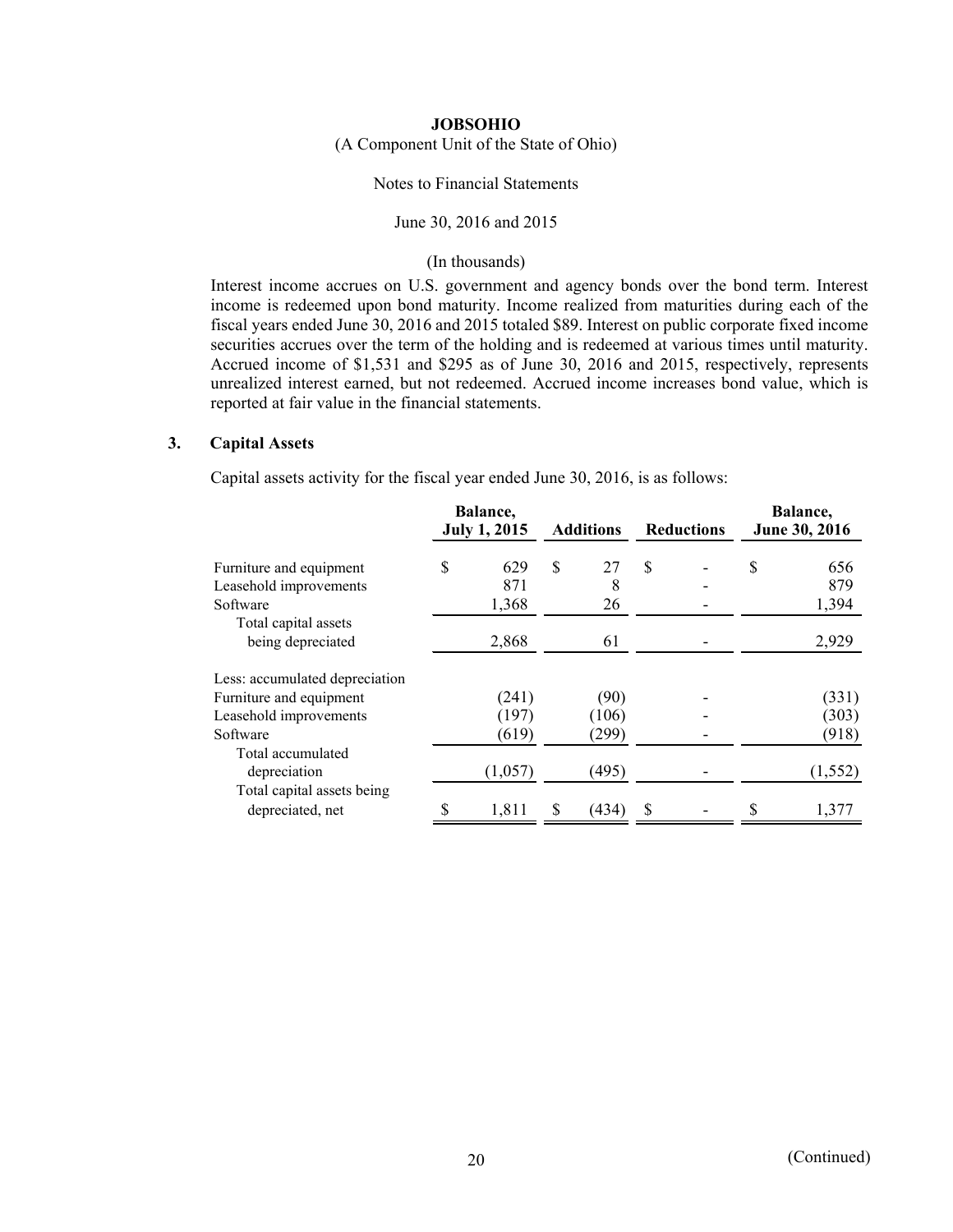(A Component Unit of the State of Ohio)

#### Notes to Financial Statements

#### June 30, 2016 and 2015

#### (In thousands)

#### Capital assets activity for the fiscal year ended June 30, 2015 is as follows:

|                                | Balance,<br><b>July 1, 2014</b> |    | <b>Additions</b> | <b>Reductions</b> | Balance,<br>June 30, 2015 |         |  |
|--------------------------------|---------------------------------|----|------------------|-------------------|---------------------------|---------|--|
| Furniture and equipment        | \$<br>461                       | \$ | 178              | \$<br>(10)        | \$                        | 629     |  |
| Leasehold improvements         | 575                             |    | 296              |                   |                           | 871     |  |
| Software                       | 1,338                           |    | 98               | (68)              |                           | 1,368   |  |
| Total capital assets           |                                 |    |                  |                   |                           |         |  |
| being depreciated              | 2,374                           |    | 572              | (78)              |                           | 2,868   |  |
| Less: accumulated depreciation |                                 |    |                  |                   |                           |         |  |
| Furniture and equipment        | (163)                           |    | (84)             | 6                 |                           | (241)   |  |
| Leasehold improvements         | (110)                           |    | (87)             |                   |                           | (197)   |  |
| Software                       | (365)                           |    | (311)            | 57                |                           | (619)   |  |
| Total accumulated              |                                 |    |                  |                   |                           |         |  |
| depreciation                   | (638)                           |    | (482)            | 63                |                           | (1,057) |  |
| Total capital assets being     |                                 |    |                  |                   |                           |         |  |
| depreciated, net               | \$<br>1,736                     | S  | 90               | \$<br>(15)        | S                         | 1,811   |  |

#### **4. Loans Receivable**

JobsOhio's economic development initiatives include loans to companies that have limited access to capital and funding from conventional private sources of funding. In order to obtain a disbursement, the borrower submits to JobsOhio a draw request that identifies the applicable costs that have been incurred. JobsOhio recognizes the receivable at time of disbursement to the borrower.

Loans receivable balance of \$27,348 as of June 30, 2016 relates to disbursements to eighteen companies and is net of loss allowance of \$3,585. Loans receivable balance of \$7,118 as of June 30, 2015 relates to disbursements to six companies and is net of loss allowance of \$0. The current portion of the loans receivable balance of \$2,270 and \$508 as of June 30, 2016 and 2015, respectively, represent principal payments due within the following twelve months. The terms of the loans outstanding at June 30, 2016 and 2015 provide for disbursements of up to \$50,225 and \$12,900, respectively. The outstanding balance of the commitments as of June 30, 2016 and 2015 are \$18,635 and \$5,735, respectively.

JobsOhio's loans are held at amortized cost less a valuation allowance. A loan is impaired when, based on current information and events, it is probable that JobsOhio will be unable to collect all amounts due according to the contractual terms of the loan agreement. If determined that a loan requires a valuation allowance, a provision for loss is established equal to the difference between the carrying value and either the fair value of the collateral less costs to sell or the present value of expected future cash flows discounted at the loan's effective interest rate. The amount of valuation allowance was \$3,585 and \$0 as of June 30, 2016 and 2015, respectively.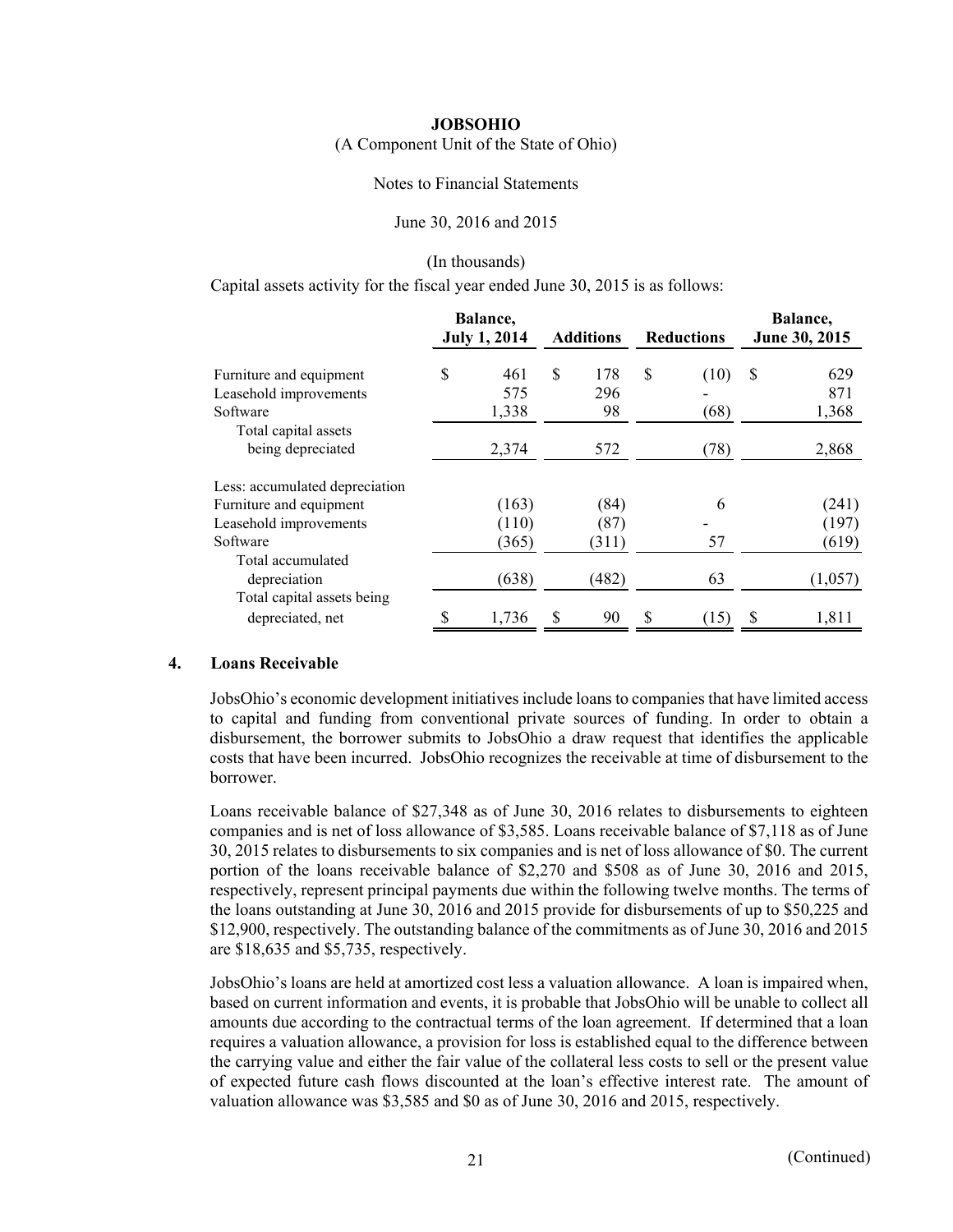(A Component Unit of the State of Ohio)

Notes to Financial Statements

June 30, 2016 and 2015

(In thousands)

### *(b) Liabilities*

# **1. Accrued Liabilities**

Accrued liabilities reported at June 30, 2016 and 2015 are as follows:

|                                         | 2016         |    | 2015   |
|-----------------------------------------|--------------|----|--------|
| Economic development programs           | \$<br>32,182 | \$ | 25,554 |
| Contribution payable                    | 1,000        |    | 4,000  |
| Economic development purchased services | 1,829        |    | 292    |
| Professional services                   | 768          |    | 164    |
| Payroll                                 | 124          |    | 123    |
| Legal services                          | 129          |    | 81     |
| Paid time off                           | 109          |    | 87     |
| Deferred rent                           | 44           |    | 58     |
| Employee benefits                       | 42           |    | 10     |
| Other                                   | 78           |    | 62     |
|                                         | 36,305       | S  | 30,431 |

# **2. Economic Development Programs - Grants**

JobsOhio operates four grant programs to encourage economic development within the state of Ohio. These comprise:

- JobsOhio Economic Development Grants The Economic Development grant program focuses on fixed asset and infrastructure investment.
- JobsOhio Workforce Grants The Workforce grant program focuses on training costs associated with new or incumbent employees.
- JobsOhio Revitalization Grants The Revitalization grant program is designed to support the acceleration of redeveloping sites in Ohio, with the primary focus on projects where the cost of redevelopment and remediation is more than the value of the land in question.
- JobsOhio Revitalization Phase II Assessment Grants The Revitalization Phase II Assessment grant program is designed to assist in the review of potential environmental risks on a project site where redevelopment for job creation or retention is likely to occur.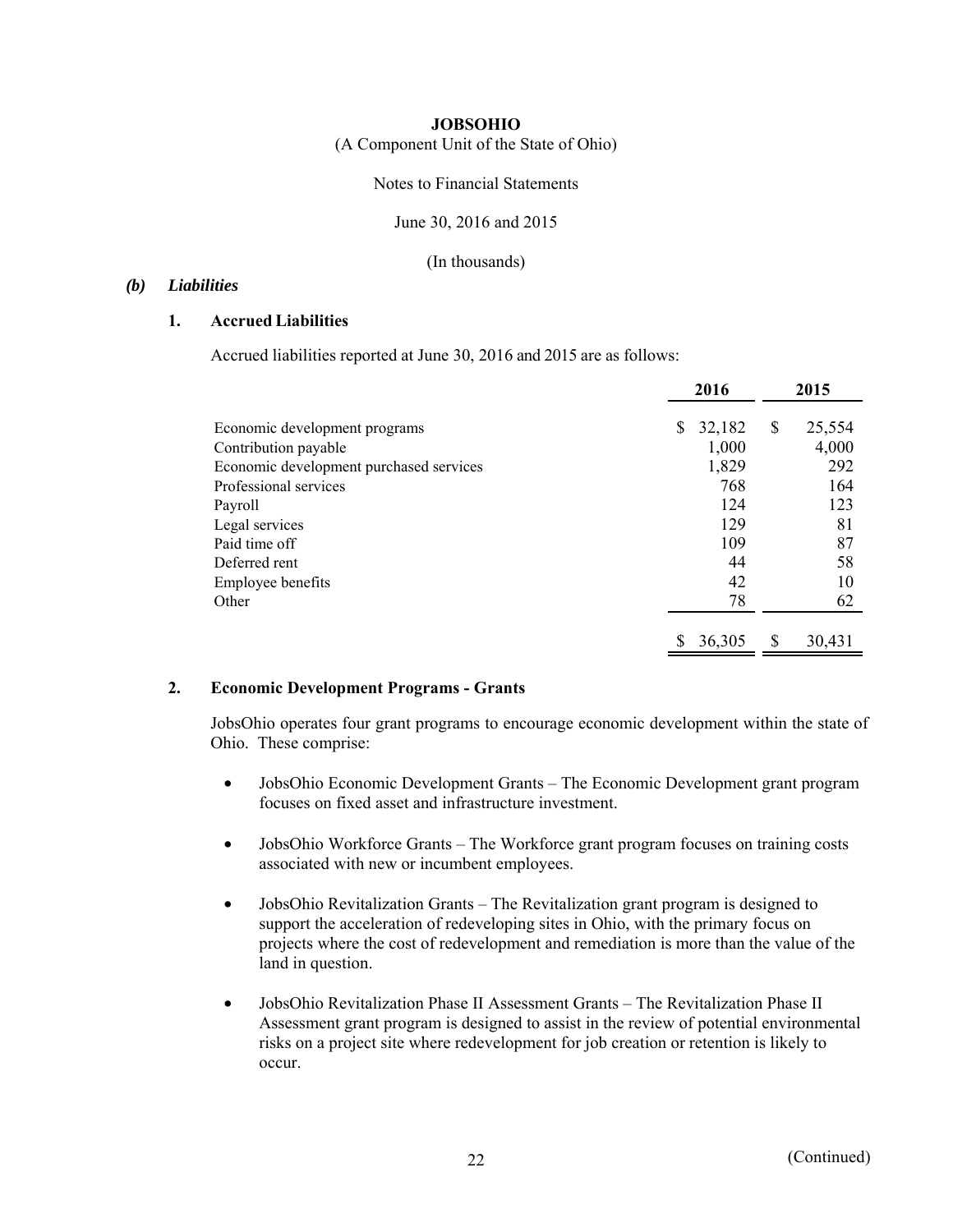(A Component Unit of the State of Ohio)

#### Notes to Financial Statements

### June 30, 2016 and 2015

## (In thousands)

As of June 30, 2016, JobsOhio had executed 311 grants, including 107 economic development grants, 145 workforce grants, and 59 revitalization grants with a total committed amount of \$85,568. As of June 30, 2016, JobsOhio had \$46,372 in committed, but unpaid grants. As of June 30, 2015, JobsOhio had executed 194 grants, including 71 economic development grants, 96 workforce grants, and 27 revitalization grants with a total committed amount of \$52,613. As of June 30, 2015, JobsOhio had \$39,400 in committed, but unpaid grants. The grants are funded on a reimbursement basis where the grantee must provide documentation illustrating where applicable costs have been incurred.

In accordance with generally accepted accounting principles, JobsOhio recognizes grant expense and the related liability for allowable costs where the transaction is reasonably estimable in amount and probable of distribution. This process includes the use of estimates in the absence of information as to costs incurred, but unclaimed by the grantee. JobsOhio has developed a methodology to produce an estimate of the liability as of the financial statement date, based upon the anticipated progress of the related project. The corresponding result is recorded as accrued grant expense and is included in accrued liabilities in the statement of net position. For the fiscal years ended June 30, 2016 and 2015, the accrued grant expense was \$32,182 and \$25,554 respectively.

# **3. Contribution Payable**

On February 21, 2014, the JobsOhio Board of Directors adopted a resolution authorizing the President and Chief Investment Officer of JobsOhio to provide a letter indicating the intent of JobsOhio to provide financial support for up to \$10,000 of funding to an appropriate nonprofit host-city committee or municipal fund to support an Ohio city hosting one of the two national political conventions in 2016. Under the terms and conditions of the resolution:

- Such support would be provided only after award of such a convention to a city;
- Funds awarded would be usable only for purposes authorized by law and consistent with the tax-exempt purposes of the Corporation; and
- In no event could such funds be considered or used, directly or indirectly, as a contribution to, for or in aid of any campaign committee, political party, legislative campaign fund, political action committee, or political contributing entity, or for any partisan political purpose.

On August 8, 2014, the Republican National Convention selected the City of Cleveland, Ohio as the host city for the 2016 national convention and \$10,000 was reported on the statements of revenues, expenses, and changes in net position as economic development program expense for the fiscal year ended June 30, 2015. As of June 30, 2016 and 2015, JobsOhio had disbursed \$9,000 and \$6,000, respectively, related to this contribution. The remaining \$1,000 and \$4,000, respectively, is reported as contribution payable as of June 30, 2016 and 2015.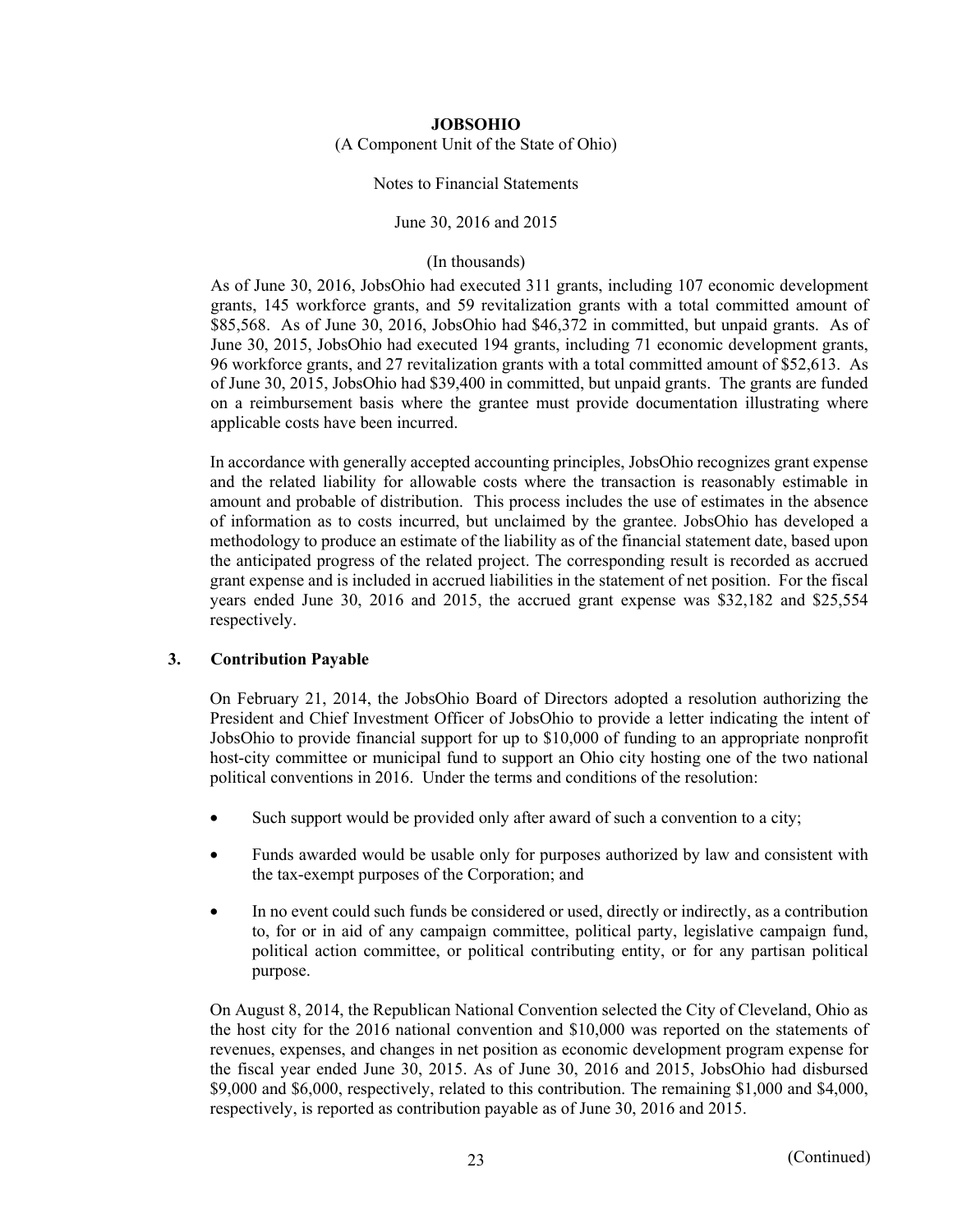(A Component Unit of the State of Ohio)

#### Notes to Financial Statements

June 30, 2016 and 2015

(In thousands)

## **4. 401(k) Savings Plan**

JobsOhio operates a defined contribution pension plan titled JobsOhio 401(k) Plan (herein referred to as the Plan) created in accordance with Internal Revenue Code Section 401(k). The Plan, available to all qualified JobsOhio employees, permits employees to defer a percentage of their salary up to the maximum percentage allowed by the Internal Revenue Service. JobsOhio matches 100 percent of the first three percent of the employee contribution, plus 50 percent of the employee contribution over three percent but not greater than five percent, bringing the maximum match percentage to four percent. Employees are fully vested in the Plan at the time contributions begin and there are no forfeitures. Participants must be over 21 years of age and have completed three consecutive months of service.

JobsOhio is the plan administrator of the Plan and the Plan trustee is Frontier Trust Company. JobsOhio may amend the Plan to add new features or to change or eliminate various provisions, but may not take away or reduce protected benefits under the Plan. Participants direct the allocation of their deferral based on several investment options. The assets of the Plan are not included in JobsOhio's financial statements and cannot be used for purposes other than the exclusive benefit of the participants or their beneficiaries or to pay the reasonable expenses of plan administration.

The Plan was implemented in February 2014. For the fiscal year ended June 30, 2016, the total 401(k) match expense was \$213 on total employee contributions of \$510. For the fiscal year ended June 30, 2015, the total 401(k) match expense was \$185 on total employee contributions of \$450. As of June 30, 2016 and 2015, accrued employee 401(k) deferrals and accrued employer match were \$26 and \$0, respectively, and are included in the statements of net position as accrued liabilities.

#### **5. Commitments and Contingencies – Litigation**

On October 27, 2014, an action was filed in the Franklin County Court of Appeals challenging JobsOhio and the legislation authorizing its creation and the transfer of the State's spirituous liquor system. On February 12, 2015, the Court of Appeals' Magistrate issued a decision dismissing the case in its entirety, ruling it clear beyond doubt that the Relator does not have standing to bring this action. Relator filed objections to the Magistrate's decision and other motions. On August 4, 2015, the Court of Appeals overruled Relator's objections, adopted that portion of the Magistrate's decision that dismissed the case for lack of standing, and dismissed all other pending motions. Relator timely appealed this decision to the Supreme Court of Ohio, which on August 31, 2016 issued its final decision affirming the dismissal of the entire case for lack of standing. On September 9, 2016, a motion for reconsideration was filed in the Supreme Court, and on September 19, 2016, counsel for the State filed a memorandum in opposition to that motion, with the matter now awaiting decision by the Supreme Court. It remains the opinion of JobsOhio management that the issues raised by Relator are without merit.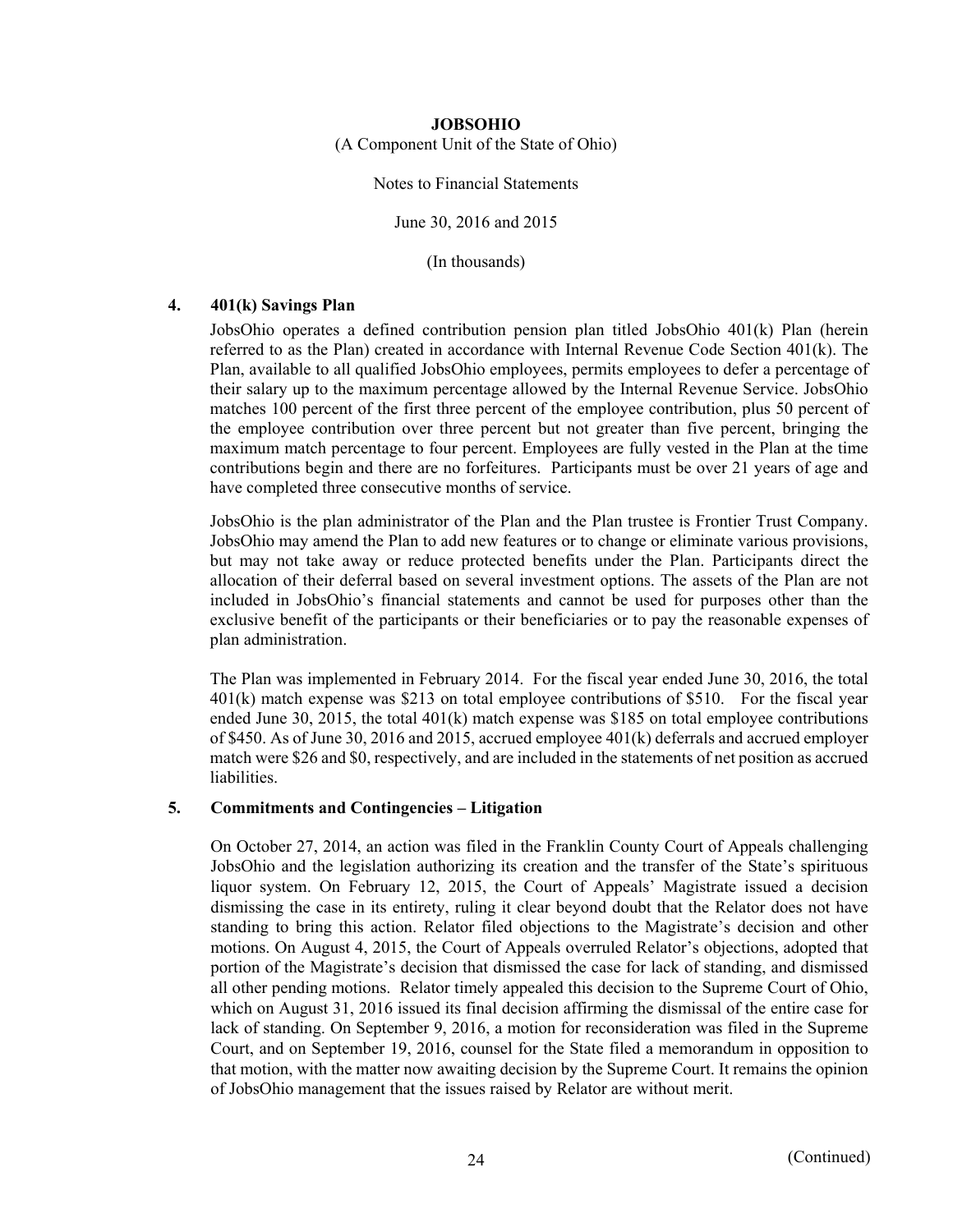(A Component Unit of the State of Ohio)

### Notes to Financial Statements

June 30, 2016 and 2015

(In thousands)

## **6. Lease Obligations**

JobsOhio has an agreement for an office facilities lease and pays monthly rent. Rent expense was \$469 and \$430 for the fiscal years ended June 30, 2016 and 2015, respectively.

Minimum future lease payments as of June 30, 2016, under this operating lease are as follows:

| Year ending June 30: |             |
|----------------------|-------------|
| 2017                 | \$<br>297   |
| 2018                 | 306         |
| 2019                 | 315         |
| 2020                 | 324         |
| 2021                 | 333         |
| 2022                 | 198         |
| Total                | \$<br>1,773 |

In fiscal year 2015, JobsOhio entered into a lease agreement for office equipment, which is classified as a capital lease. The leased equipment is amortized on a straight-line basis over 5 years. Total accumulated amortization related to the leased equipment for the years ended June 30, 2016 and 2015 was \$15 and \$1, respectively. Property on capital lease as of June 30, 2016 is as follows:

| Office equipment               |  |
|--------------------------------|--|
| Less: accumulated amortization |  |
|                                |  |
| Total                          |  |

The interest rate related to the lease obligation is 1% and the maturity date is April 2020. Minimum future lease payments as of June 30, 2016, under this capital lease are as follows:

| Year ending June 30: |          |
|----------------------|----------|
| 2017                 | \$<br>10 |
| 2018                 | 10       |
| 2019                 | 10       |
| 2020                 |          |
|                      |          |
| Total                | 38       |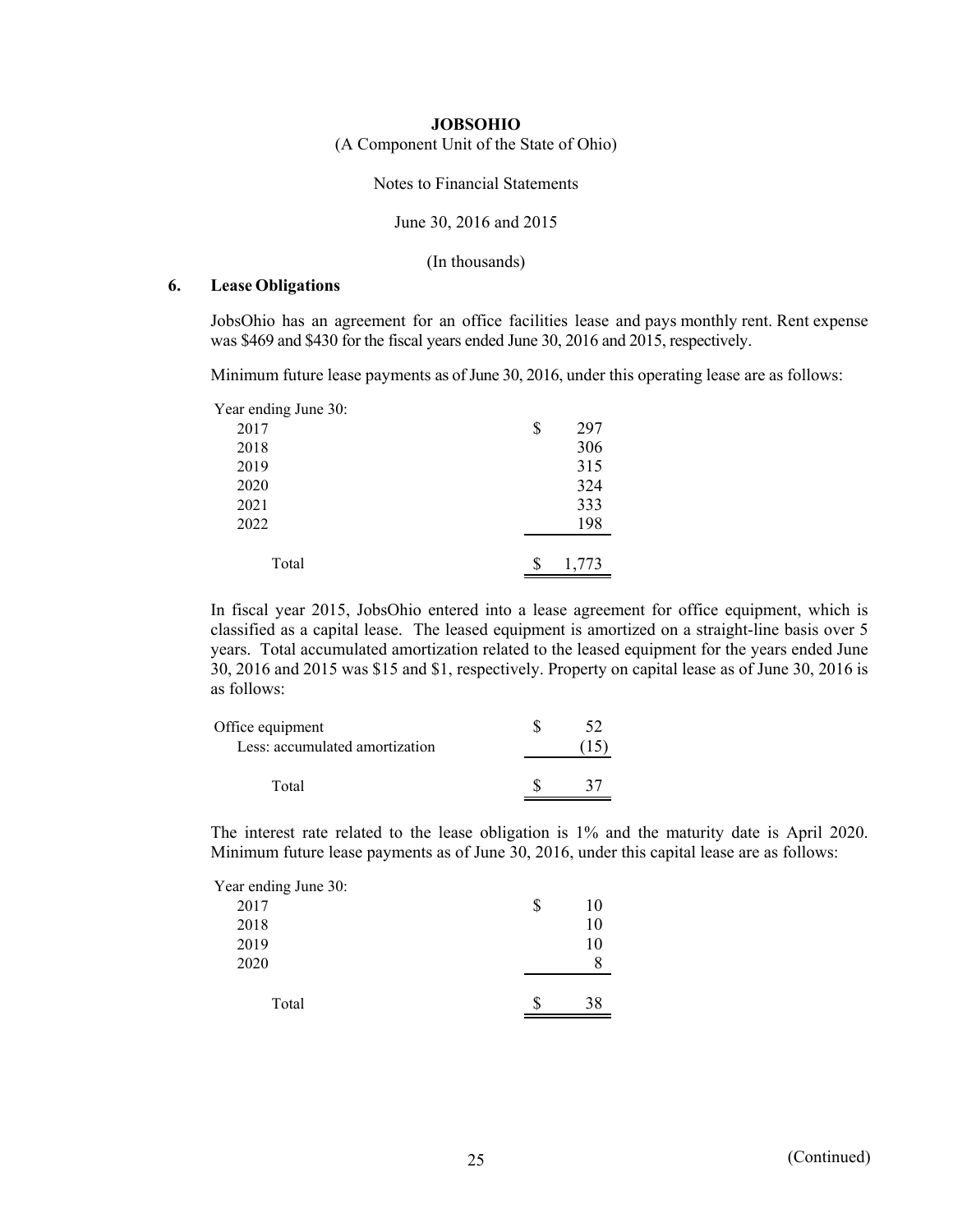(A Component Unit of the State of Ohio)

#### Notes to Financial Statements

June 30, 2016 and 2015

(In thousands)

#### **(4) Discretely Presented Component Unit – JOBS**

### **(a)** *Revenues and Expenses*

JobsOhio had multiple transactions with JOBS, a discretely presented component unit of JobsOhio. JOBS provides funds to JobsOhio pursuant to a grant agreement effective February 1, 2013 for the purpose of economic development as discussed in note 1(a). The Transfer Agreement provides for the transfer of the excess liquor business profits (after the transfer of liquor business profits into all funds and accounts in accordance with the JOBS Bond Indenture) into the General Purpose Fund to be made available to JobsOhio by grant for the sole purpose of funding JobsOhio's economic development functions. Funds granted by JOBS to JobsOhio during the fiscal years ended June 30, 2016 and 2015 totaled \$150,000 and \$120,000, respectively.

Additionally, JobsOhio provided administrative services and facilities to JOBS that were the subject of charges to and payments by JOBS. These included:

- Accounting system lease Coinciding with the franchise purchase, JobsOhio entered into a threeyear lease agreement as lessor for the use of a financial accounting software system valued at \$763. The asset has a five-year estimated useful life. The lease agreement qualifies as an operating lease for accounting purposes, and therefore, amounts are recorded as fee revenue. Lease amounts for the fiscal years ended June 30, 2016 and 2015 totaled \$93 and \$160, respectively. As of June 30, 2016, there are no minimum future lease payments.
- Management fee In a separate agreement, JobsOhio entered into an Employee Lease and Asset License Agreement (Agreement) as lessor on February 1, 2013 with JOBS for the lease of personnel, administrative support, equipment, supplies, office space, and services necessary for JOBS' operations. Monthly charges under the lease are determined and calculated based on actual identifiable payroll costs incurred on behalf of supporting JOBS, including administrative, equipment, supplies, office space, and services allocated on the basis of the lease agreement terms. Lease amounts for the fiscal years ended June 30, 2016 and 2015 totaled \$510 and \$814, respectively. The Agreement qualifies as an operating lease for accounting purposes. Revenues under the lease are recorded as fee revenue. As of June 30, 2016 and 2015, JobsOhio had an amount due from JOBS of \$183 and \$0, respectively.

#### **(b)** *Intangible Asset – Liquor Franchise*

As a result of the purchase of the franchise for the sale of spirituous liquor, JOBS recorded an intangible asset of \$1,379,924, reflecting the net franchise fee paid to the State, net of certain tangible assets received in the transfer pursuant to the Transfer Agreement.

The intangible asset – liquor franchise is amortized over its useful life that coincides with the related contractual rights of the Transfer Agreement of 25 years. Amortization expense for the liquor franchise for each of the fiscal years ended June 30, 2016 and 2015 was \$55,197. No impairment of the intangible asset existed as of June 30, 2016 and 2015.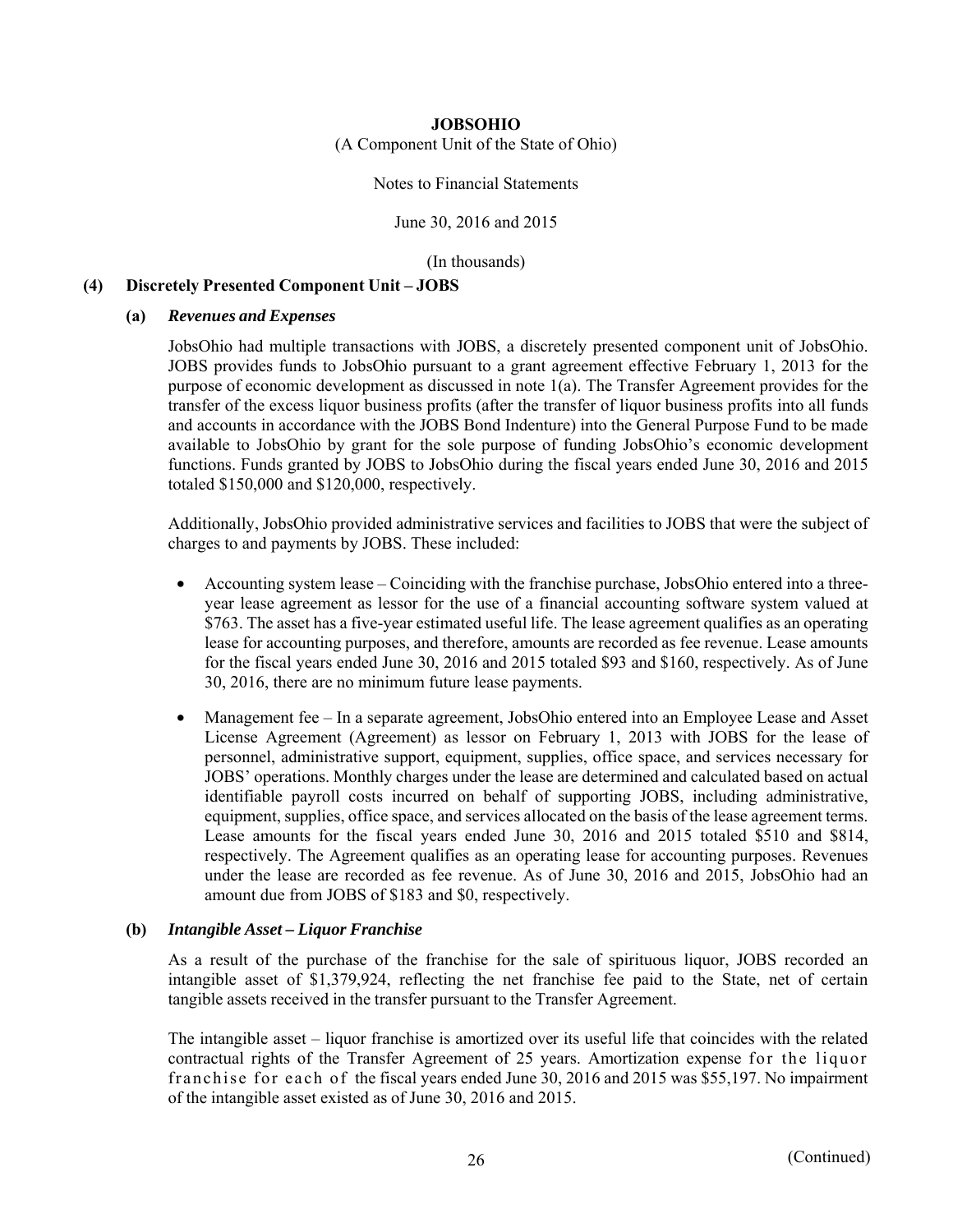(A Component Unit of the State of Ohio)

#### Notes to Financial Statements

June 30, 2016 and 2015

#### (In thousands)

Intangible asset – liquor franchise activity for the fiscal year ended June 30, 2016 is as follows:

|                                                    | Balance,<br><b>July 1, 2015</b> | <b>Additions</b> | <b>Reductions</b>        | Balance,<br>June 30, 2016 |  |
|----------------------------------------------------|---------------------------------|------------------|--------------------------|---------------------------|--|
| Liquor franchise<br>Less: accumulated amortization | \$1,379,924<br>(133, 393)       | (55, 197)        | $\overline{\phantom{a}}$ | 1,379,924<br>(188, 590)   |  |
| Liquor franchise, net<br>of amortization           | \$1,246,531                     | (55,197)         | $\overline{\phantom{a}}$ | 1,191,334                 |  |

Intangible asset – liquor franchise activity for the fiscal year ended June 30, 2015, is as follows:

|                                                    | Balance,<br><b>July 1, 2014</b> |                          | <b>Additions</b> |                                       | <b>Reductions</b> |   | Balance,<br>June 30, 2015 |                         |  |
|----------------------------------------------------|---------------------------------|--------------------------|------------------|---------------------------------------|-------------------|---|---------------------------|-------------------------|--|
| Liquor franchise<br>Less: accumulated amortization |                                 | \$1,379,924<br>(78, 196) |                  | $\overline{\phantom{a}}$<br>(55, 197) |                   | - |                           | 1,379,924<br>(133, 393) |  |
| Liquor franchise, net<br>of amortization           |                                 | \$ 1,301,728             | <sup>\$</sup>    | (55,197)                              |                   |   |                           | 1,246,531               |  |

#### *(c) Special Obligation Bonds*

Special obligation revenue bonds were issued on February 1, 2013, by JOBS to finance payment of consideration in connection with the purchase of a franchise to operate the Liquor Business including the transfer of certain Liquor Business assets and bond transaction costs. The bonds were issued as bonds with (approximately) level debt service (principal and interest) maturing each year with maturities that range from one to 25 years. JobsOhio Beverage System Statewide Senior Lien Liquor Profits Tax-Exempt Revenue Bonds, Series 2013A and JobsOhio Beverage System Statewide Senior Lien Liquor Profits Taxable Revenue Bonds, 2013B outstanding at June 30, 2016 are as follows:

| <b>Special</b><br>obligation<br>bonds | Original<br>issue date |     | Outstanding<br>as of<br>June 30, 2016 | <b>Interest</b><br>rates<br>to maturity | Final<br>maturity |  |
|---------------------------------------|------------------------|-----|---------------------------------------|-----------------------------------------|-------------------|--|
| Series 2013A                          | Feb. 2013              | \$. | 394,790                               | $3.0\% - 5.0\%$                         | 2038              |  |
| Series 2013B                          | Feb. 2013              |     | 1,029,500                             | $0.9\% - 4.5\%$                         | 2035              |  |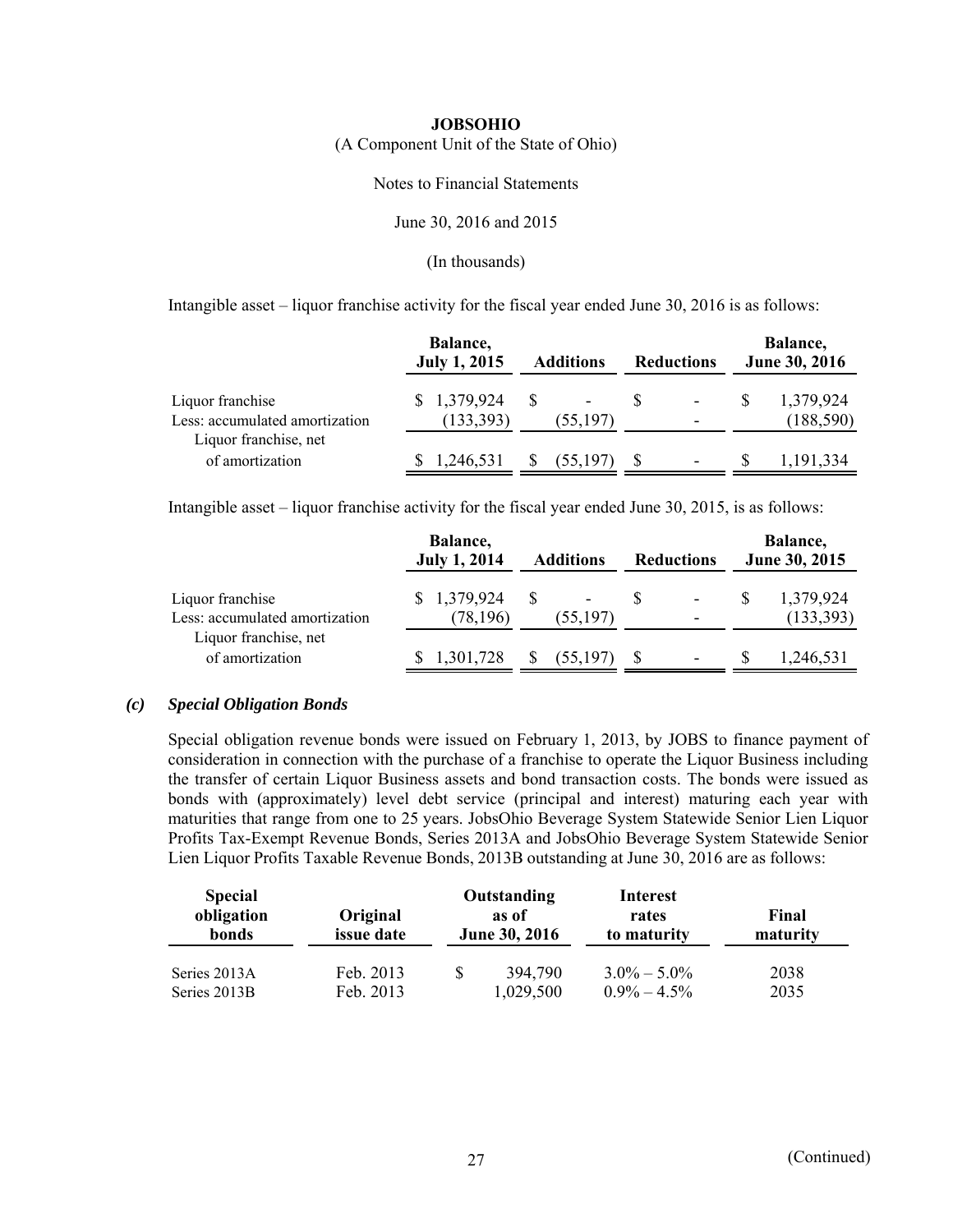#### (A Component Unit of the State of Ohio)

#### Notes to Financial Statements

#### June 30, 2016 and 2015

#### (In thousands)

JobsOhio Beverage System Statewide Senior Lien Liquor Profits Tax-Exempt Revenue Bonds, Series 2013A and JobsOhio Beverage System Statewide Senior Lien Liquor Profits Taxable Revenue Bonds, 2013B outstanding at June 30, 2015 were as follows:

| <b>Special</b><br>obligation<br>bonds | Original<br><i>issue</i> date | Outstanding<br>as of<br>June 30, 2015 | Interest<br>rates<br>to maturity | Final<br>maturity |  |
|---------------------------------------|-------------------------------|---------------------------------------|----------------------------------|-------------------|--|
| Series 2013A                          | Feb. 2013                     | \$<br>399,790                         | $3.0\% - 5.0\%$                  | 2038              |  |
| Series 2013B                          | Feb. 2013                     | 1,067,940                             | $0.9\% - 4.5\%$                  | 2035              |  |

The bonds have maturities that started in 2015 and continue through 2038. Maturities due within one year at June 30, 2016 and 2015 are \$44,020 and \$43,440, respectively. The bond series are subject to mandatory sinking fund redemption starting in 2024 and each year thereafter to maturity. The bonds will be repaid from the Liquor Business profits. All proceeds from the Liquor Business are pledged to the Trustee to pay obligations under the Indenture. The Indenture imposes certain restrictions and requirements whereby all Liquor Business revenues are required to be deposited in a trust fund held by the Trustee to settle obligations under the Indenture, including amounts sufficient to cover annual debt service for each fiscal year on account for all outstanding revenue bonds.

Liquor Business profits must meet the minimum debt service coverage ratio of 135 percent for each fiscal year pursuant to the Transfer Agreement. Certain amounts are released from the lien of the Indenture and certain other amounts are held in funds pursuant to the terms of the Indenture for which amounts will not be pledged for the benefit of the owners of the bonds. These funds include the Tax Fund, the Operations Fund, and the General Purpose Fund. The bonds are not general obligations of JOBS or the State, and neither the faith nor credit are pledged as security for payment of the bonds.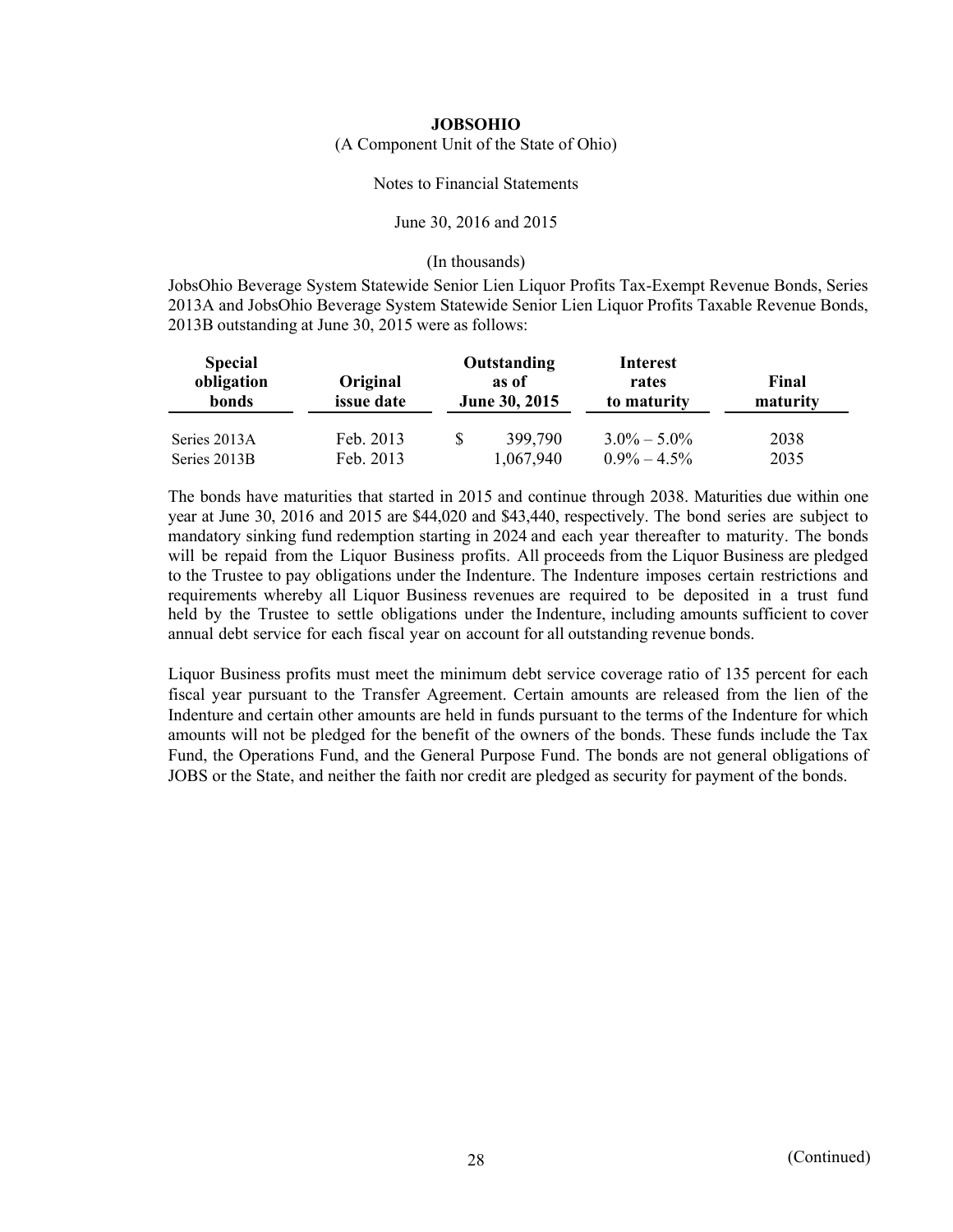(A Component Unit of the State of Ohio)

# Notes to Financial Statements

## June 30, 2016 and 2015

(In thousands)

Debt service requirements as of June 30, 2016 related to the bonds are as follows:

|                                             | <b>Principal</b> |                     |               | <b>Interest</b> | <b>Total</b> |           |  |
|---------------------------------------------|------------------|---------------------|---------------|-----------------|--------------|-----------|--|
| Year ending June 30:                        |                  |                     |               |                 |              |           |  |
| 2017                                        | \$               | 44,020              | \$            | 58,876          | \$           | 102,896   |  |
| 2018                                        |                  | 44,870              |               | 58,024          |              | 102,894   |  |
| 2019                                        |                  | 45,845              |               | 57,049          |              | 102,894   |  |
| 2020                                        |                  | 46,720              |               | 55,893          |              | 102,613   |  |
| 2021                                        |                  | 48,890              |               | 54,011          |              | 102,901   |  |
| $2022 - 2026$                               |                  | 270,265             |               | 244,097         |              | 514,362   |  |
| $2027 - 2031$                               |                  | 327,520             |               | 186,577         |              | 514,097   |  |
| $2032 - 2036$                               |                  | 405,665             |               | 107,523         |              | 513,188   |  |
| $2037 - 2038$                               |                  | 190,495             |               | 14,403          |              | 204,898   |  |
| Total                                       |                  | 1,424,290           | <sup>\$</sup> | 836,453         |              | 2,260,743 |  |
| Unamortized premium<br>Less current portion |                  | 49,933<br>(44, 020) |               |                 |              |           |  |
| Total debt, long-term portion               | \$               | 1,430,203           |               |                 |              |           |  |

Debt service requirements as of June 30, 2015, related to the bonds are as follows:

|                               | Principal       |    | Interest | <b>Total</b>  |  |
|-------------------------------|-----------------|----|----------|---------------|--|
| Year ending June 30:          |                 |    |          |               |  |
| 2016                          | \$<br>43,440    | \$ | 59,458   | \$<br>102,898 |  |
| 2017                          | 44,020          |    | 58,876   | 102,896       |  |
| 2018                          | 44,870          |    | 58,024   | 102,894       |  |
| 2019                          | 45,845          |    | 57,049   | 102,894       |  |
| 2020                          | 46,720          |    | 55,893   | 102,613       |  |
| $2021 - 2025$                 | 261,020         |    | 253,389  | 514,409       |  |
| $2026 - 2030$                 | 314,670         |    | 199,488  | 514,158       |  |
| $2031 - 2035$                 | 388,155         |    | 125,381  | 513,536       |  |
| $2036 - 2038$                 | 278,990         |    | 28,353   | 307,343       |  |
| Total                         | 1,467,730       | S  | 895,911  | 2,363,641     |  |
| Unamortized premium           | 52,761          |    |          |               |  |
| Less current portion          | (43, 440)       |    |          |               |  |
| Total debt, long-term portion | \$<br>1,477,051 |    |          |               |  |